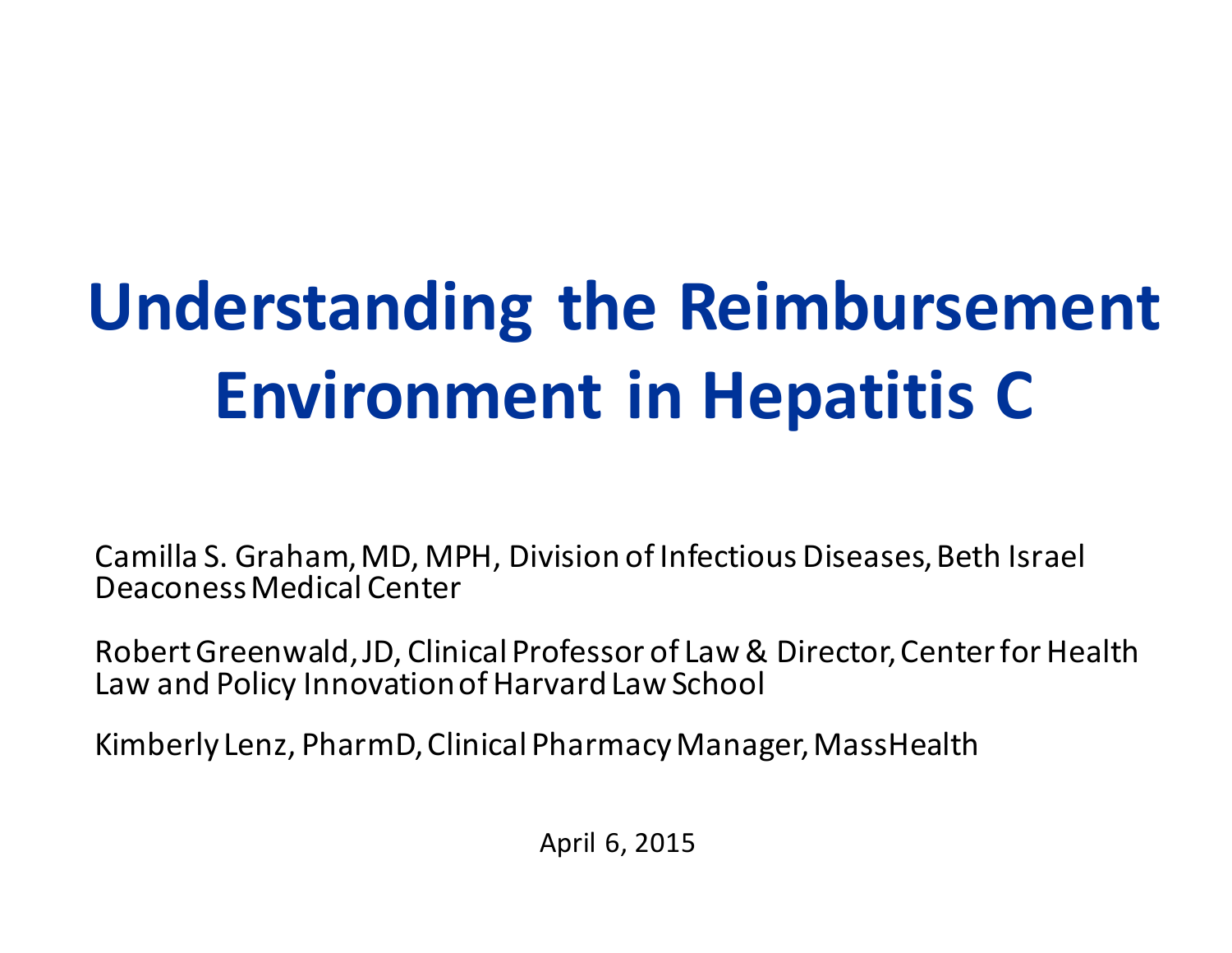## Current Negative Environment Created By Discussions about High Price of HCV Drugs

- Confusion and doubt among HCV providers about whom to treat
- Hesitation to perform or encourage hepatitis C testing from PCPs, DPH, community health centers, drug rehabilitation centers, prisons
- Concern among payers (public and private) about budget impact
- Rationing of treatment (ie F3-F4; substance use) and conflict between provider, patient and payer over rationing
	- Justification for overt discriminatory practices like mandating clean urine samples
- No discussion of cure-as-prevention
- Confirmation by patients that they are not "worth" treatment
- Loss of vision about transformative, curative developments

Camilla S. Graham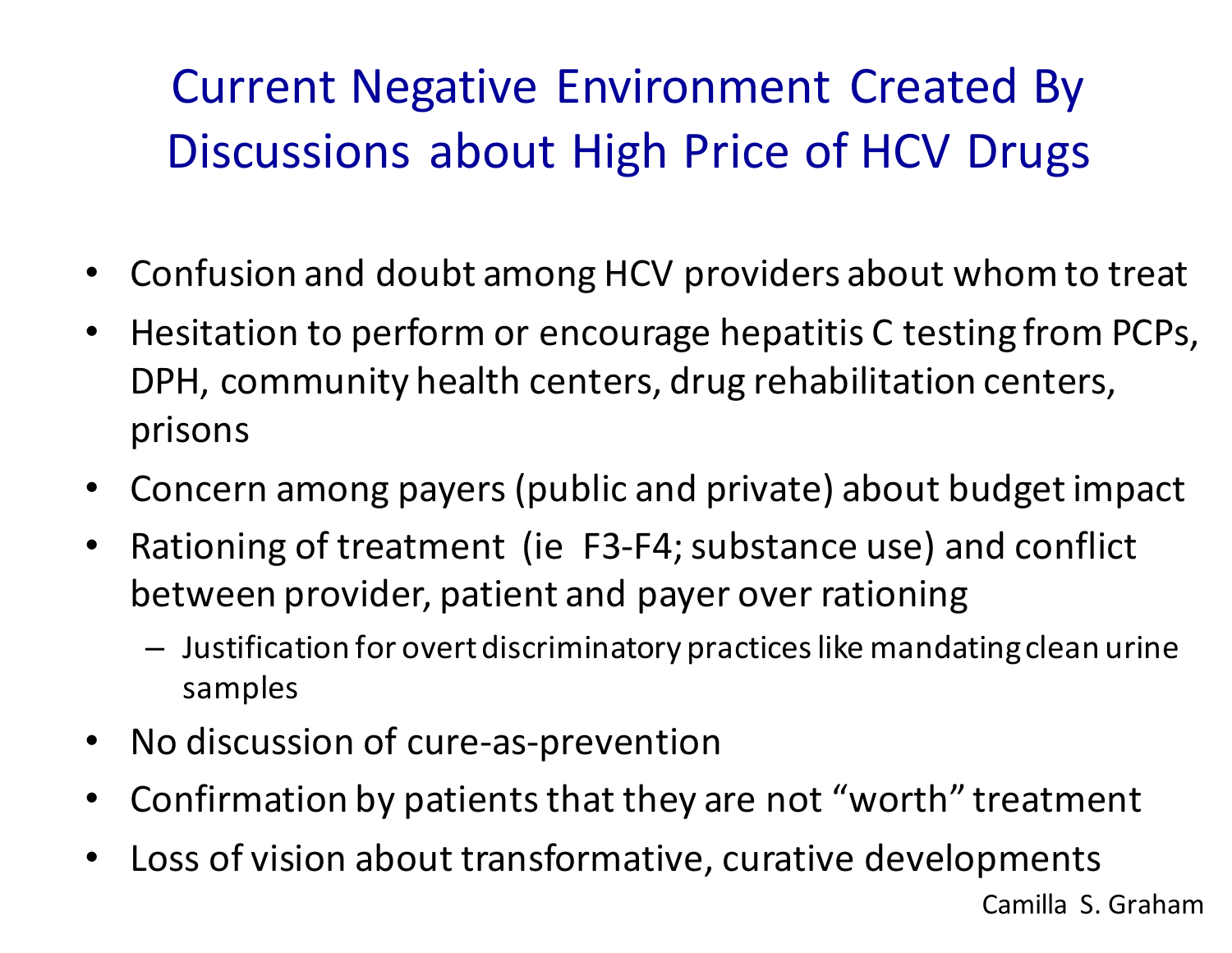# Unique Aspects of Hepatitis C

- Relatively common disease
- Majority of people infected 20 40 years ago (75% in 1945-1965 birth cohort)
- Peak of severe liver complications expected to occur over this next decade, so urgency to identify and treat people soon
- Everyone who has >1 year life expectancy is theoretically a treatment candidate
- Pricing more similar to treatments for rare diseases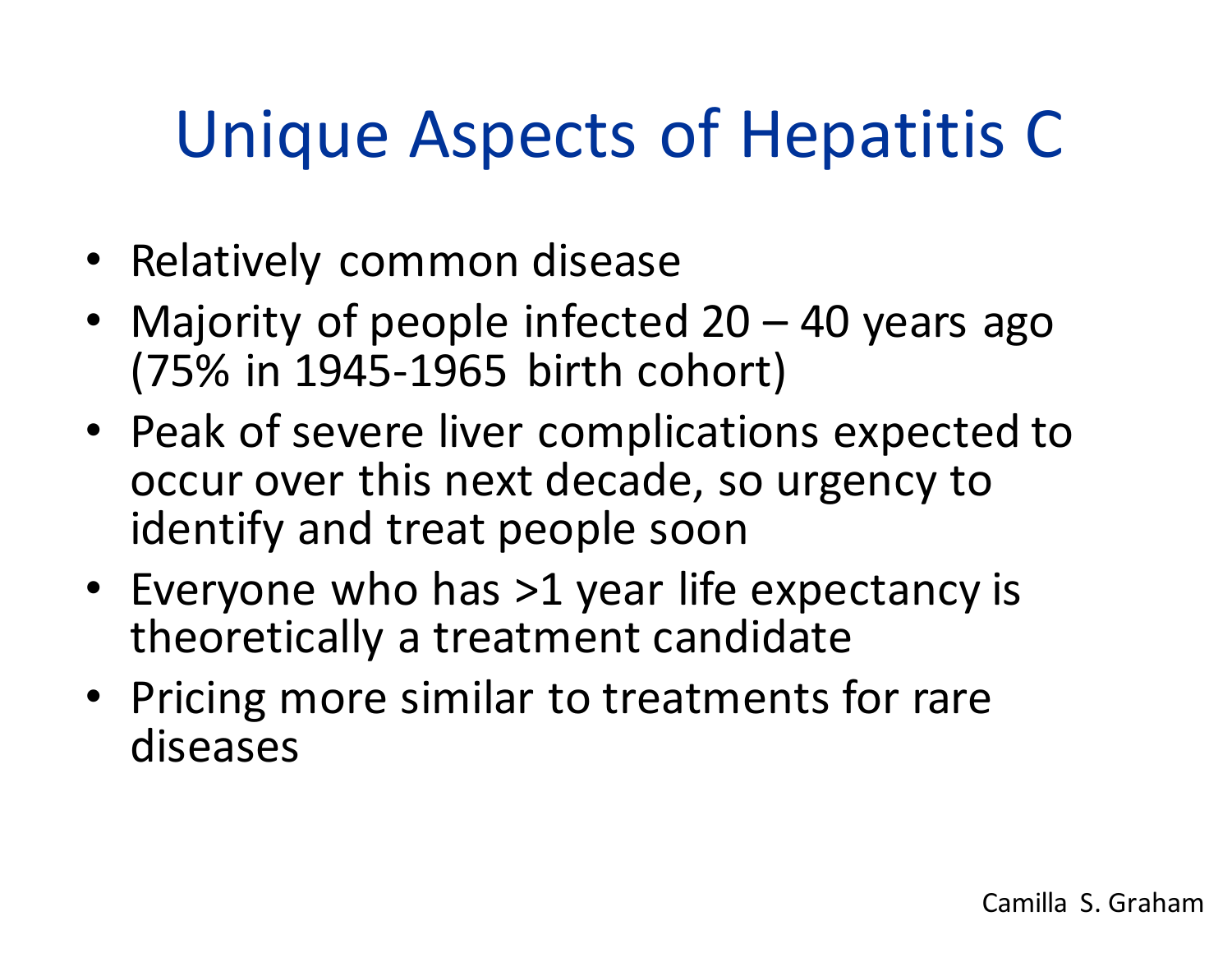#### "Standard of Care" Regimens for Hepatitis C Have Been Expensive for Years: Examples for Treatment of Genotype 1, Naïve, Non-Cirrhotic Patients

| <b>Regimen</b>                                             | <b>SVR rates</b> | <b>WAC Price</b> | <b>Cost per SVR</b>         |
|------------------------------------------------------------|------------------|------------------|-----------------------------|
| <b>Pegasys + Ribavirin x 48</b><br>$wee$ ks <sup>1</sup>   | 41%              | \$41,758         | \$101,849                   |
| Telaprevir + PegIFN +<br>Ribavirin x 24 weeks <sup>2</sup> | 75%              | \$86,843         | \$115,791                   |
| Sofosbuvir + PegIFN +<br><b>Ribavirin x 12 weeks</b>       | 90%              | \$94,421         | \$104,912                   |
| Sofosbuvir+Ledipasvir x<br><b>8 weeks</b>                  | 94%              | \$63,000         | \$67,021<br>$(536, 191?)$ * |
| Sofosbuvir + Ledipasvir x<br>12 weeks                      | 99%              | \$94,500         | \$95,454<br>$(551, 545?)$ * |

Package inserts for products; \*http://blogs.wsj.com/pharmalot/2015/02/04/what-the-shocking-gilead-discounts-on-itshepatitis-c-drugs-will-mean/ Camilla S. Graham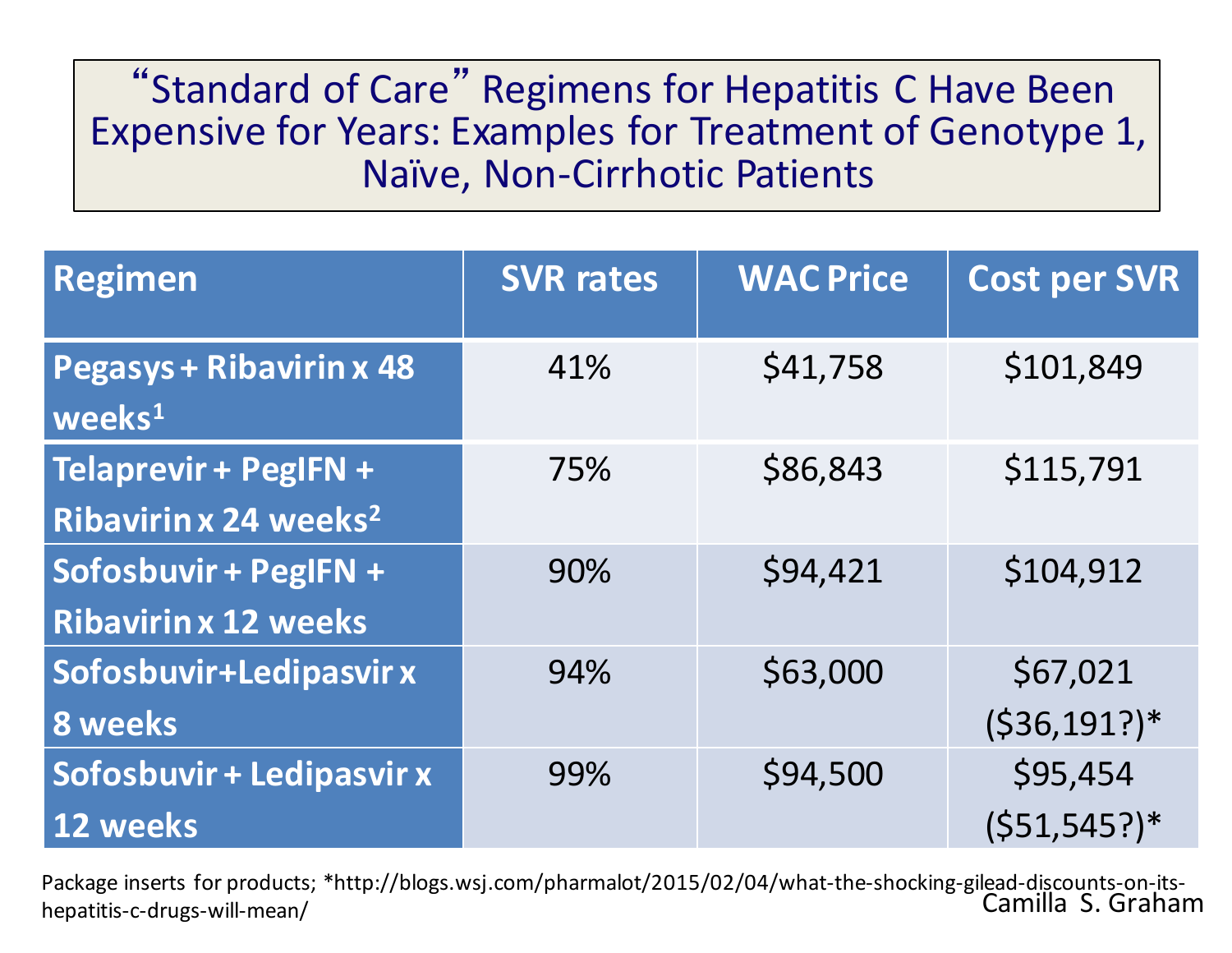## Cost-Effectiveness of HCV Treatment

| <b>Study</b>                              | <b>Key Findings</b>                                                                                                                                                                                                                  |
|-------------------------------------------|--------------------------------------------------------------------------------------------------------------------------------------------------------------------------------------------------------------------------------------|
| Leidner, Hepatology<br>2015               | For 55 y/o treated with \$100,000 regimen and SVR = 90%,<br>treating at F2 compared to waiting until F3 had $CE =$<br>\$37,300/QALY<br>Threshold cost for treating at F0 versus waiting until F1 to yield<br>$$50,000/QAV = $22,200$ |
| Rein, CID 2015                            | Harvoni and Viekira Pak compared to no treatment yields<br>\$32,000 to \$35,000/QALY<br>Compared to no treatment, threshold cost for treating FO with<br>all-oral regimen = $$47,000$                                                |
| Najafzadeh, Annals<br><b>Int Med 2015</b> | Compared to no treatment in genotype 1, costs per additional<br>QALY gained for Harvoni = $$25,291$ and Peg-IRN/RBV = $$24,833$<br>If Harvoni <\$66,000/treatment course, would be cost saving                                       |
| Chhatwal, Annals Int<br>Med 2015          | Average ICER for sofosbuvir-based treatment compared to prior<br>$SOC = $55,378/QAV$<br>Range = $$9,703/QALY$ for naïve, cirrhotic geno 1 to $$410,548$<br>for treatment experienced, geno 3 without cirrhosis                       |

Camilla S. Graham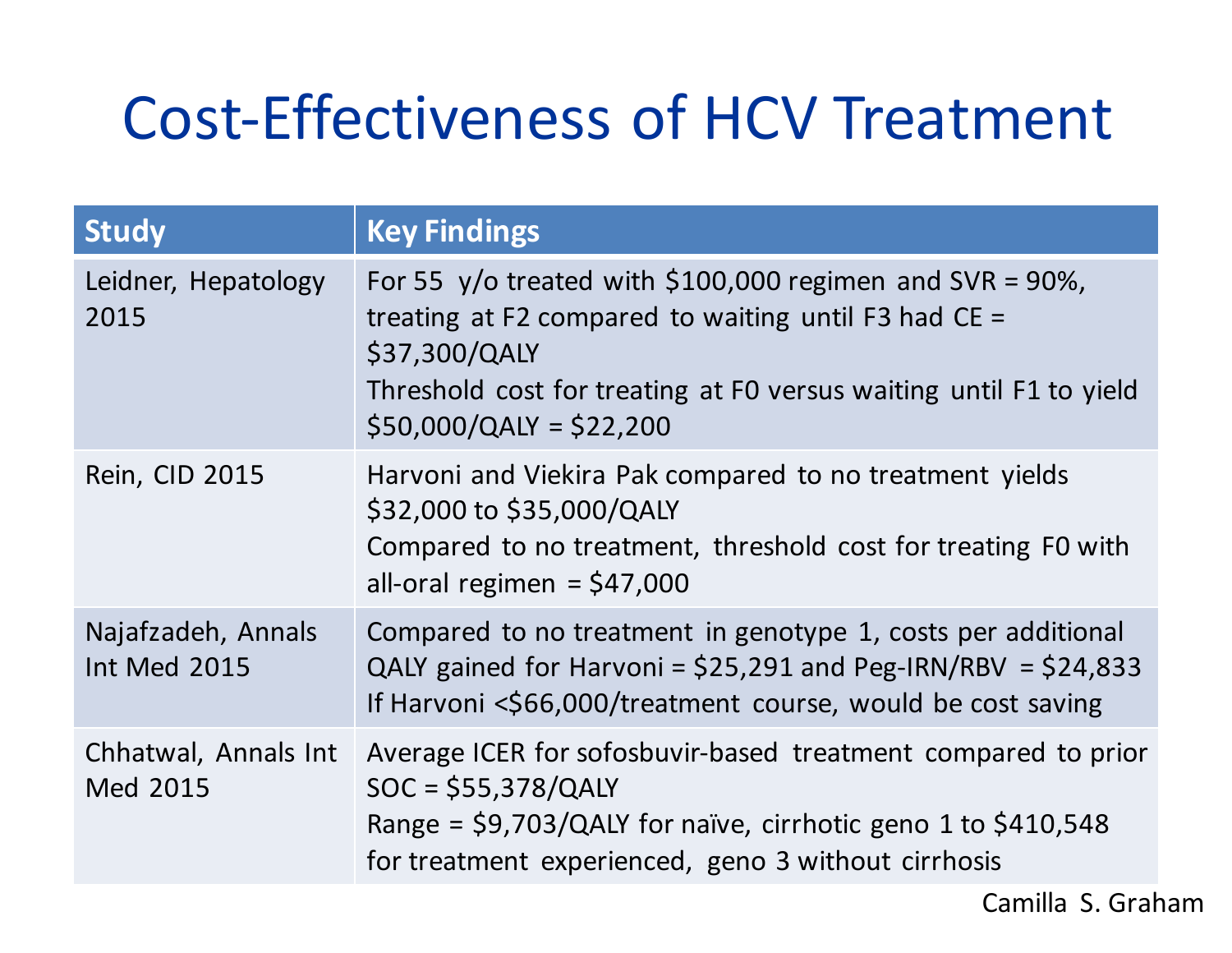# Why are People Still Hysterical About HCV Drug Prices?

- Up until the approvals of sofosbuvir and simeprevir, payers relied on the inability/refusal of most patients to take interferon-alfa as the mechanism to keep HCV drug expenditure down
- With the combinations of sofosbuvir+ribavirin and sofosbuvir +simeprevir, nearly all patients with HCV infection theoretically could be treated
- How appropriate is this concern about pricing with recently announced reductions in cost?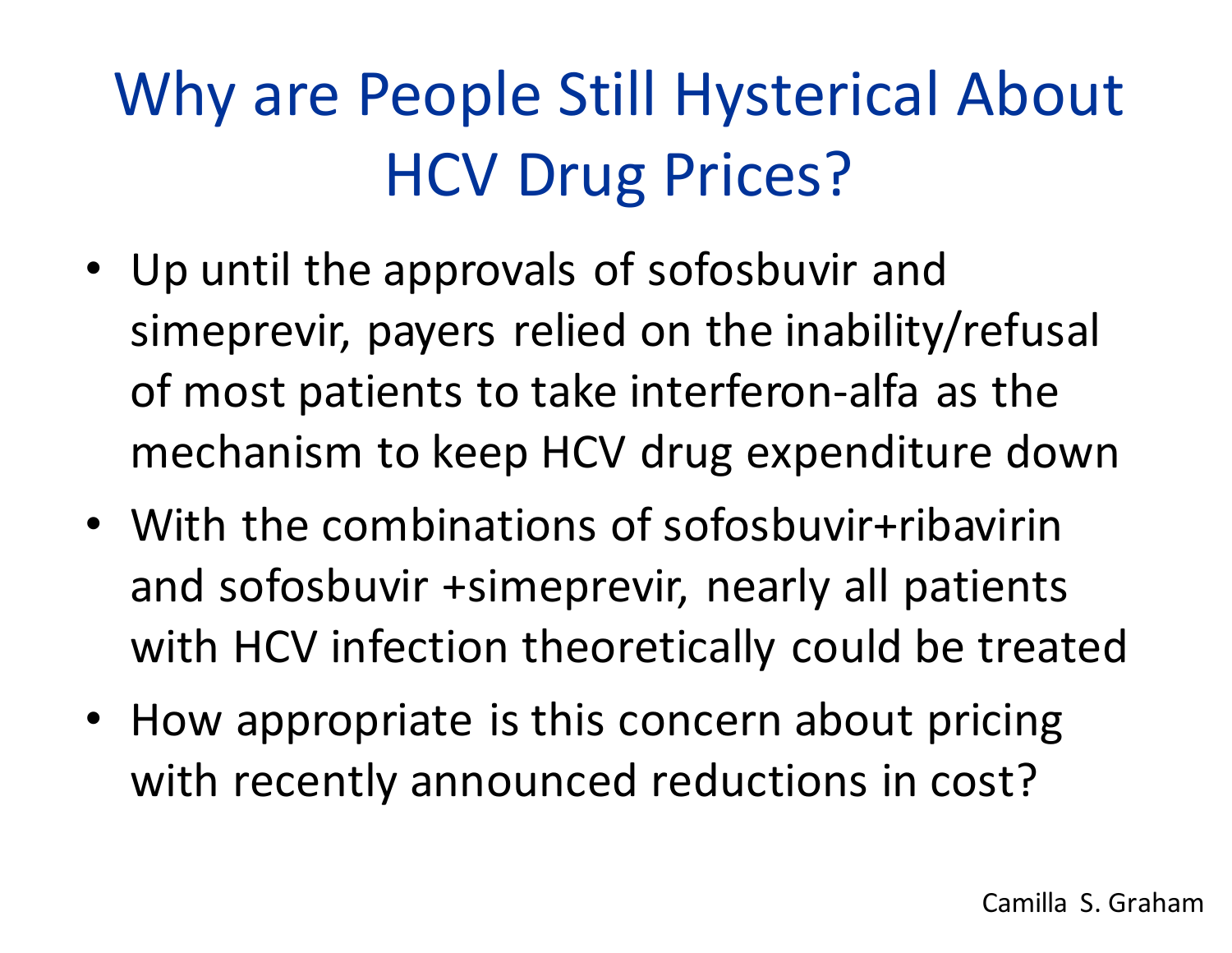# Payer Dilemmas

• Most payers had no idea how much they were actually spending per treated patient (or per cure) in the interferon era

 $-$  PI/P/R in cirrhotic patients  $\sim$  \$266,000 per cure<sup>1</sup>

- Pharmacy budgets often separate from medical budgets
	- Pharmacy budgets don't get "credit" for avoidance of medical costs
	- Annual budgets
		- "Is it cost effective?" (off-sets over the long term)
		- "Is it affordable?" (costs over one year)

1Sethi, AASLD 2013 Camilla S. Graham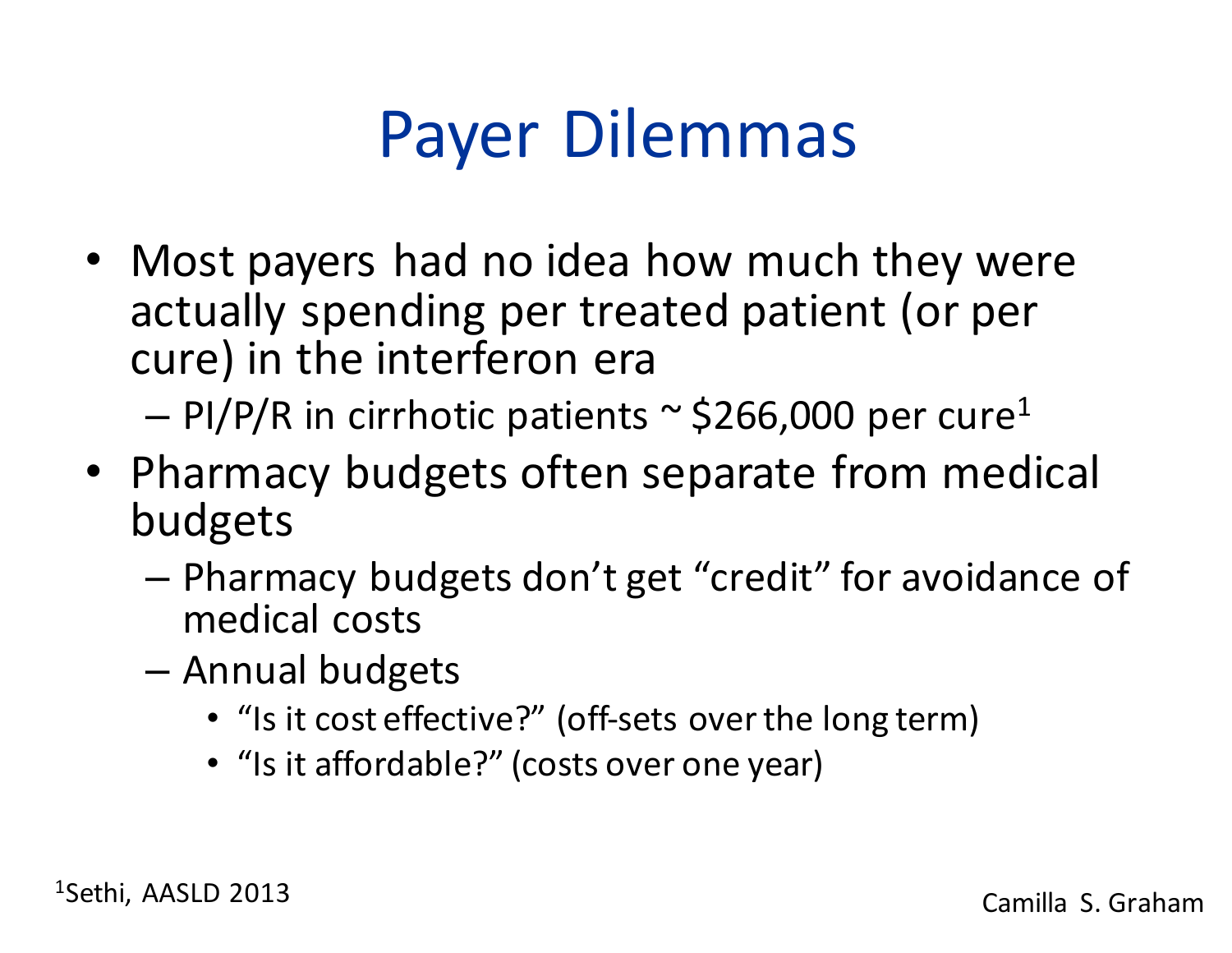## What Do Recently Announced Discounts Mean for HCV Regimens?

| <b>Regimen</b>                  | <b>WAC Price</b> | <b>46% Discount</b> |
|---------------------------------|------------------|---------------------|
| SOF + LDV x 8 wks               | \$63,333         | \$34,200            |
| 3D + RBV x 12 wks               | \$85,820         | \$46,343            |
| SOF + LDV x 12 wks              | \$95,000         | \$51,300            |
| $SOF + LDV + RBV \times 12$ wks | \$97,500         | \$52,650            |
| SOF + SMV x 12 wks              | \$150,000        | \$81,000            |
| 3D + RBV x 24 wks               | \$171,640        | \$92,686            |
| SOF + LDV x 24 wks              | \$190,000        | \$102,600           |
| SOF + SMV x 24 wks              | \$300,000        | \$162,000           |

Gilead reveals a 46% gross-to-net discount compared to 22% in 2014:

http://www.firstreportnow.com/articles/gilead%E2%80%99s-sofosbuvir-close-becoming-best-sellingdrug-world-report Camilla S. Graham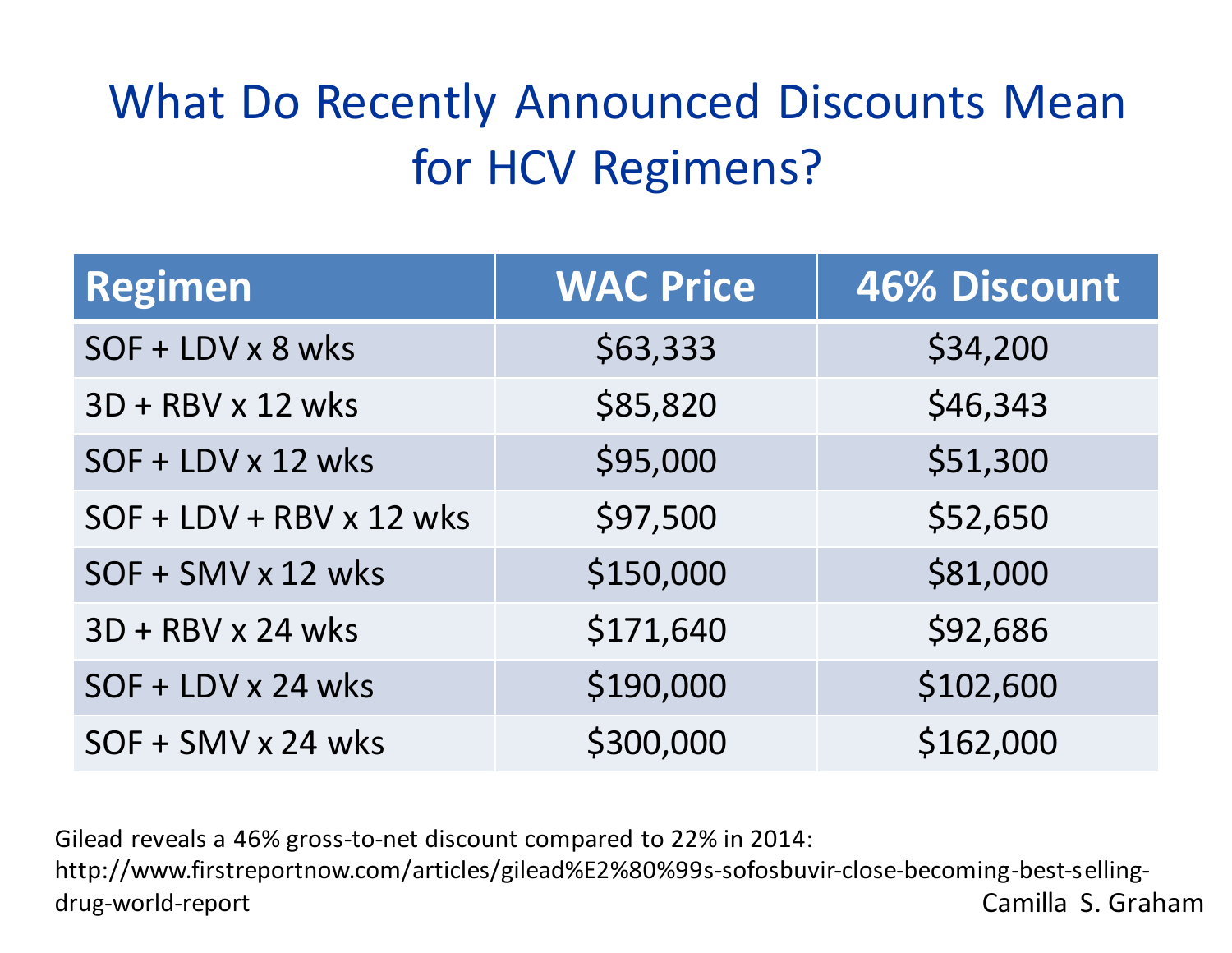#### **Comments based on findings of recently released report:**



- **Examines accessibility of Sovaldi through Medicaid fee-for-service in 10 states**
	- **CO, FL, IL, LA, MA, NY, NC, OR, PA, RI**
- **Also examines Sovaldi access in 5 select states Medicaid managed care plans**
	- **MA, NY, LA, PA, OR**
- **Report and corresponding webinar available at www.chlpi.org**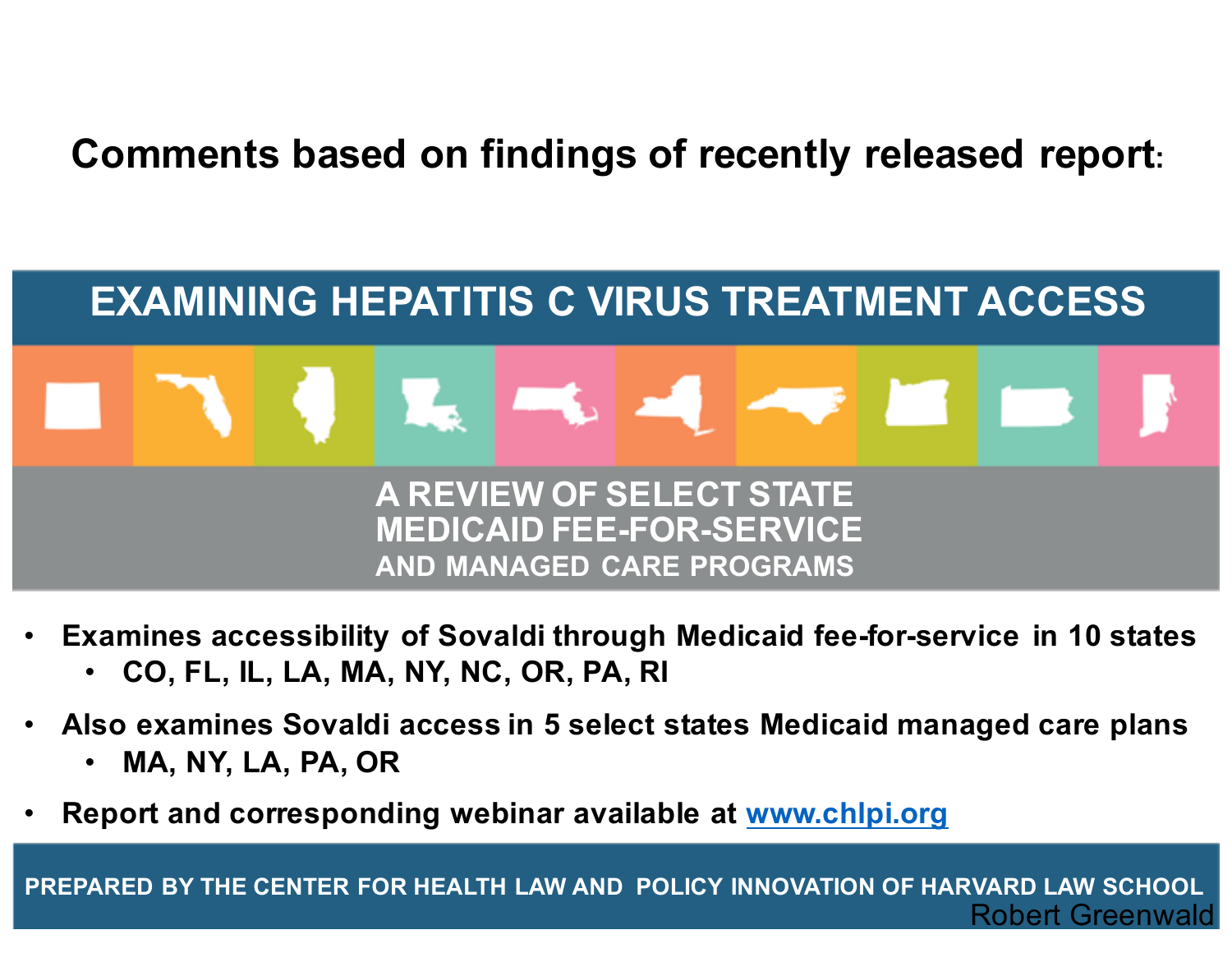#### Limitations on Access to HCV Treatments

- **Limits Based on Stage of Fibrosis**
- **Restrictions Based on Substance Use**
- **Prescriber Limitations**
- **Other restrictions**
	- HIV Co-Infection limitations
	- "Once per lifetime" limitations
	- Genotype limitations
	- Previous history of treatment adherence requirements
	- Specialty pharmacy restrictions
	- Exclusivity agreements with insurers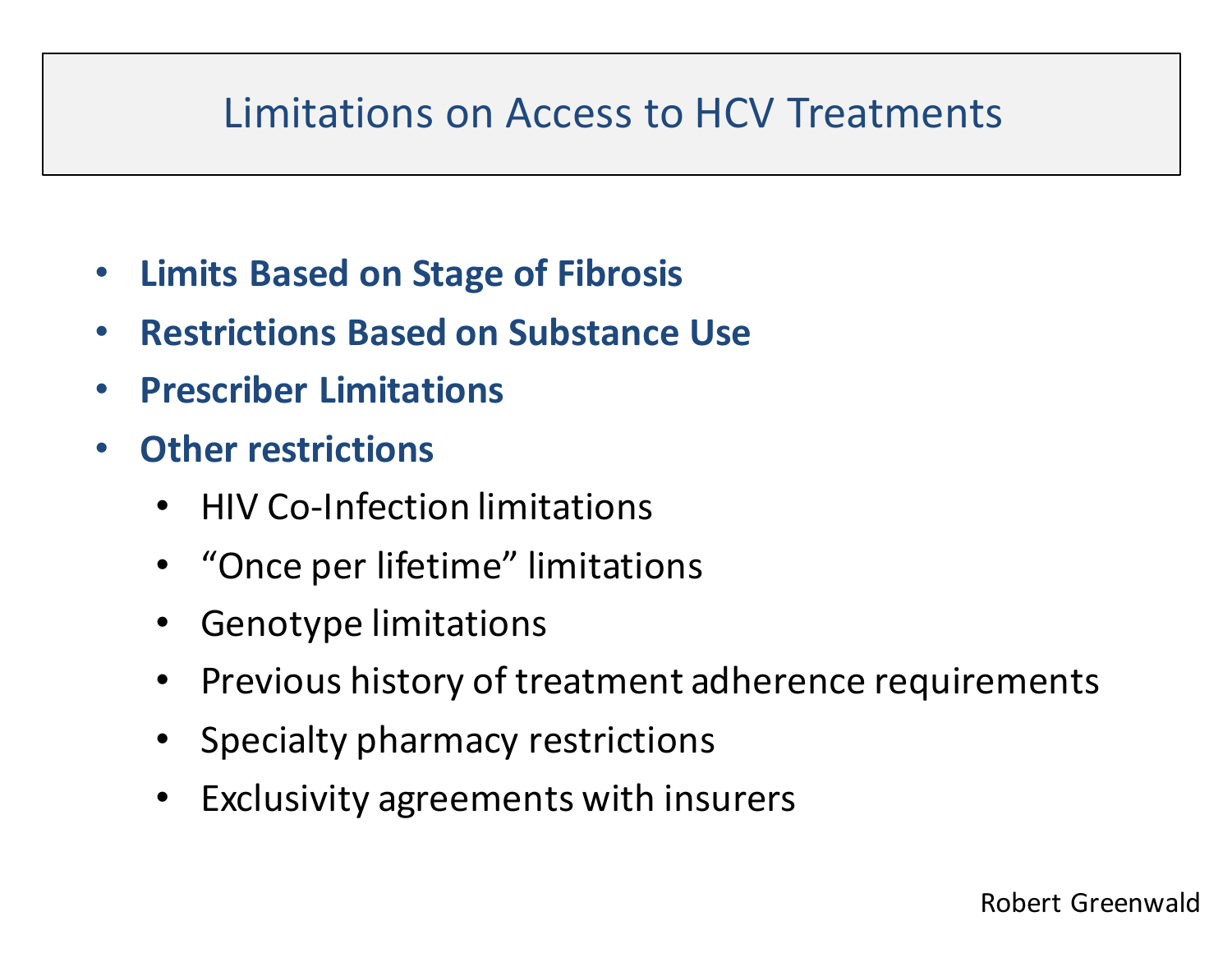## Illinois Sovaldi Prior Authorization Criteria: More Restrictive Then Most States

#### **Coverage**

+ Non-preferred drug

#### **Fibrosis**

+ Metavir score of ≥F4

#### **Substance Use**

+ No evidence of substance abuse in past 12 months

#### **Prescriber Limitations**

+ If prescriber is not a specialist, required one-time written consultation within past 3 months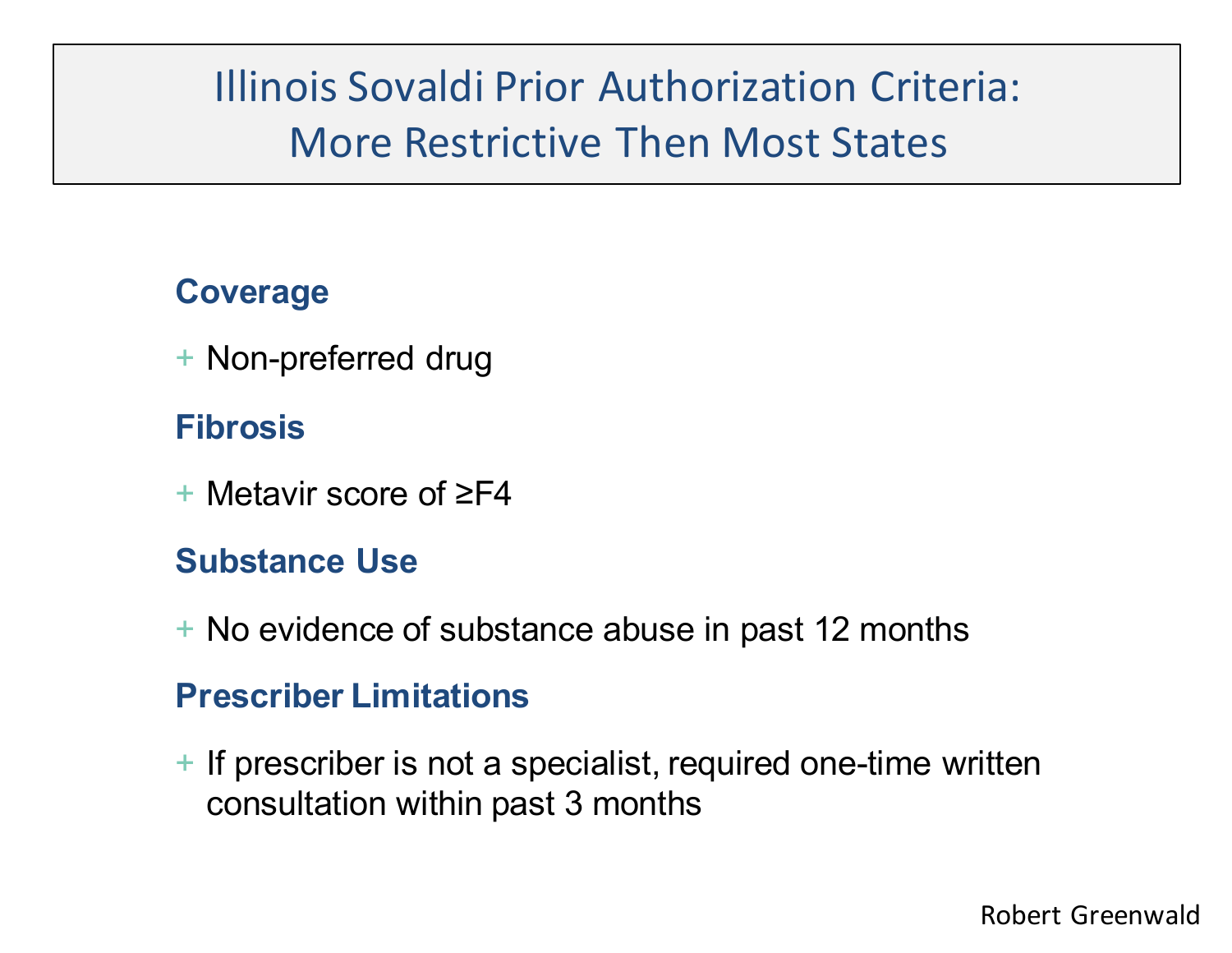## MassHealth FFS Sovaldi Prior Authorization Criteria: Less Restrictive Then Most States

#### **Coverage**

+ Preferred drug

#### **Fibrosis**

+ No restrictions (form inquires)

#### **Substance Use**

+ No restrictions (form inquires about current use)

#### **Prescriber Limitations**

+ No restrictions

#### **Additional Restrictions**

+ No additional restrictions based on HIV Co-infection or previous adherence

Robert Greenwald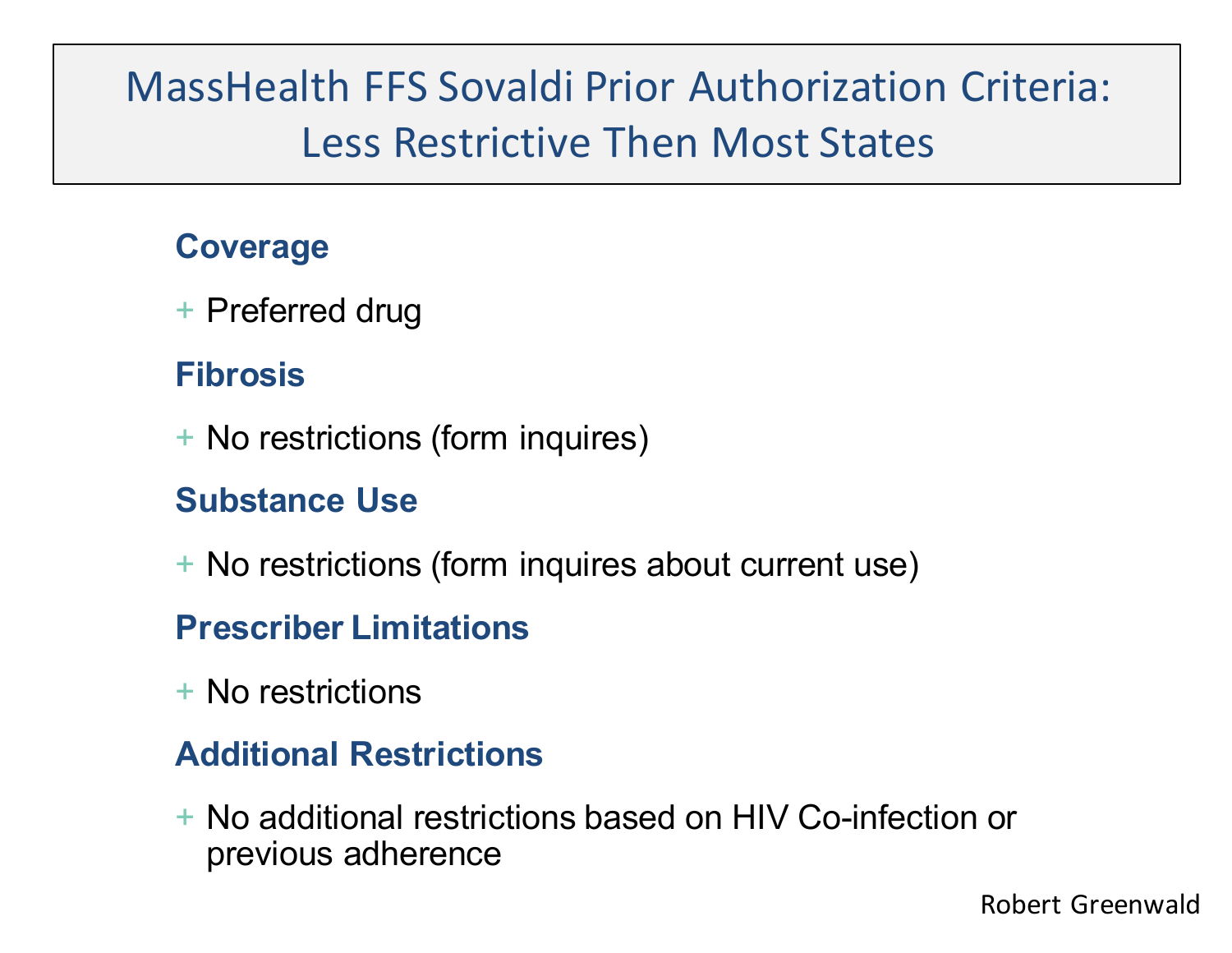### MassHealth MCOs Sovaldi Prior Authorization Criteria

|                                                                  | <b>Boston Med. Ctr.</b><br><b>Health Net Plan</b>                                   | <b>Neighborhood Health</b><br>Plan                                                                                                                    | <b>Tufts Health Plan</b><br><b>Network Health</b>                                 | <b>Health New England</b>                                                                                                                                                                                   |
|------------------------------------------------------------------|-------------------------------------------------------------------------------------|-------------------------------------------------------------------------------------------------------------------------------------------------------|-----------------------------------------------------------------------------------|-------------------------------------------------------------------------------------------------------------------------------------------------------------------------------------------------------------|
| <b>Fibrosis</b>                                                  | $F3-4$                                                                              | $F3-4$                                                                                                                                                | $F3-4$                                                                            | F4                                                                                                                                                                                                          |
| <b>Requirements</b><br><b>Related to</b><br><b>Substance Use</b> | <b>Not abused substances</b><br>for 6 months                                        | (For members with<br>past/current issues) abstain<br>from use for 6 months and<br>participation in supportive<br>care                                 | No substance abuse<br>within past 6 months OR<br>receiving counseling<br>services | (Known substance abusers) must<br>have been referred to specialist;<br>abstinence from substance abuse<br>for 6 months; ongoing<br>participation in treatment<br>program; adequate psychosocial<br>supports |
| <b>Prescriber</b><br><b>Limitations</b>                          | Prescribed by or in<br>consultation with<br>specialist                              | Prescribed by or in<br>consultation with specialist                                                                                                   | <b>Prescribed by specialist</b>                                                   | <b>Prescribed by specialist</b>                                                                                                                                                                             |
| <b>HIV Co-Infection</b>                                          | Yes, with non-<br>suppressable viral load<br>or elevated MELD<br><b>scores</b>      | <b>Not without meeting</b><br>additional requirements<br>above                                                                                        | <b>Not without meeting</b><br>additional<br>requirements above                    | Yes, if compliant with<br>antiretroviral therapy as indicated<br>by undetectable viral load                                                                                                                 |
| <b>Additional</b><br><b>Adherence</b><br><b>Requirements</b>     | No history of<br>nonadherence;<br>enrollment in<br>compliance monitoring<br>program | <b>Individual must</b><br>demonstrate understanding<br>of the proposed treatment,<br>and display the ability to<br>adhere to clinical<br>appointments | "[M]ember has been<br>assessed for potential<br>nonadherence."                    | No ongoing non-adherence to<br>previously scheduled<br>appointments, meds or<br>treatment; adherence counseling;<br>willing to commit to monitoring                                                         |

Robert Greenwald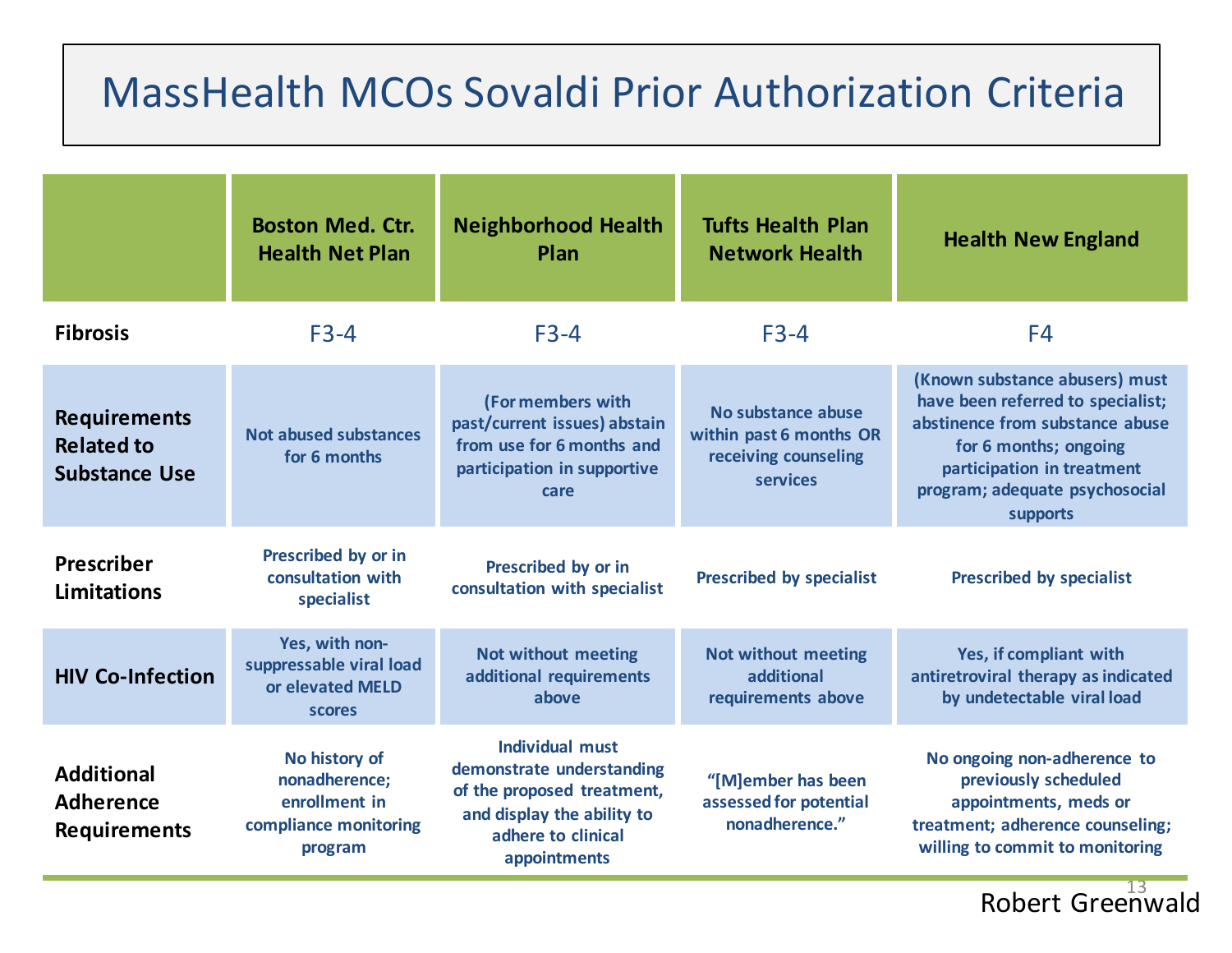## Massachusetts Affordable Care Act Qualified Health Plans – Prior Authorization Criteria

|                                                    | <b>Fallon Health</b>                                                                                                                                                                                       | <b>Tufts</b>                                                                                                                                      | <b>Harvard Pilgrim</b>                                     |
|----------------------------------------------------|------------------------------------------------------------------------------------------------------------------------------------------------------------------------------------------------------------|---------------------------------------------------------------------------------------------------------------------------------------------------|------------------------------------------------------------|
| <b>Fibrosis</b>                                    | $F3-4$                                                                                                                                                                                                     | $F3-4$                                                                                                                                            | $F3-4$                                                     |
| <b>Requirements Related</b><br>to Substance Use    | "[N] ot engaged in any habits<br>that would negate the efficacy<br>of the medications."                                                                                                                    | No illicit substance abuse within past 6<br>months OR receiving substance or<br>alcohol abuse counselling<br>services/seeing addiction specialist | <b>None</b>                                                |
| <b>Prescriber Limitations</b>                      | <b>Prescribed by specialist</b>                                                                                                                                                                            | <b>Prescribed by specialist</b>                                                                                                                   | Prescribed or supervised by<br>specialist                  |
| <b>HIV Co-Infection</b>                            | None. Must meet other criteria<br>as listed on this chart.                                                                                                                                                 | None. Must meet other criteria as<br>listed on this chart.                                                                                        | None. Must meet other criteria as<br>listed on this chart. |
| <b>Additional Adherence</b><br><b>Requirements</b> | Must have been adherent to<br>past therapies; must be<br>prepared/motivated to start<br>treatment. Application<br>"require[s] a member's<br>psychological and behavioral<br>habits assessment to determine | "[M]ember has been assessed for<br>potential nonadherence."                                                                                       | <b>None</b>                                                |
|                                                    | if therapy is right for him/her."                                                                                                                                                                          |                                                                                                                                                   | Robert Greenwald                                           |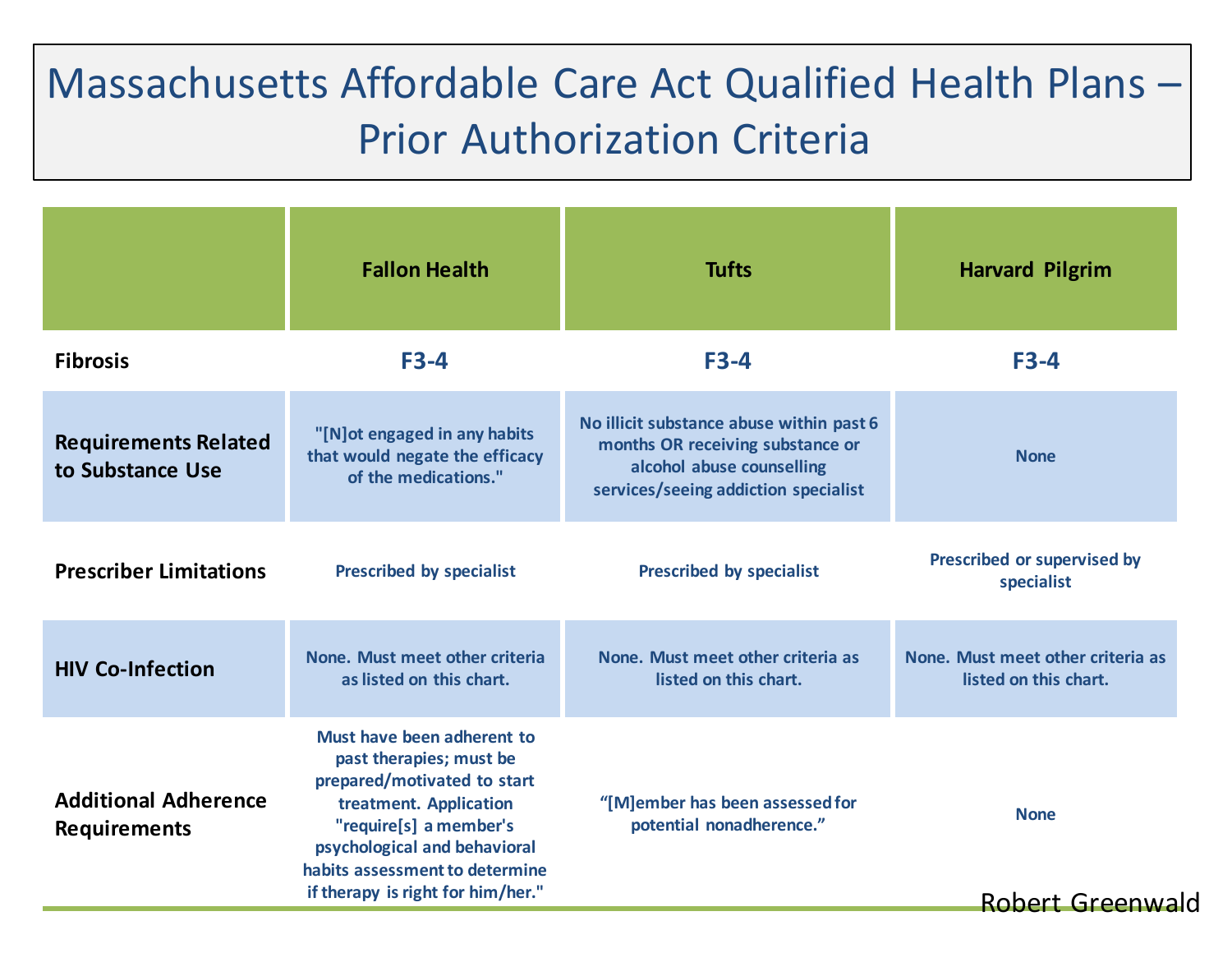#### **NEXT STEPS**

### Reframe the Response

#### **Shift the focus from cost to cure**

- + U.S. government sets pharma laws with varying perspectives if effective if not, change laws, rather than deny access to HCV cure
- $+$  Recognize payer concerns, but accurately assess the value of cure with supplemental rebates the cure is now ˜\$40,000
- + Comparative effectiveness matters
	- + We paid over ˜\$250,000 per HCV cure in interferon age
	- + In HIV, no cure and we pay ˜\$10,000 per year for life for HAART
- + Pharmacy budgets may increase but others will decrease
- + Medicaid is an entitlement program in part to grow to meet the demands created by innovation

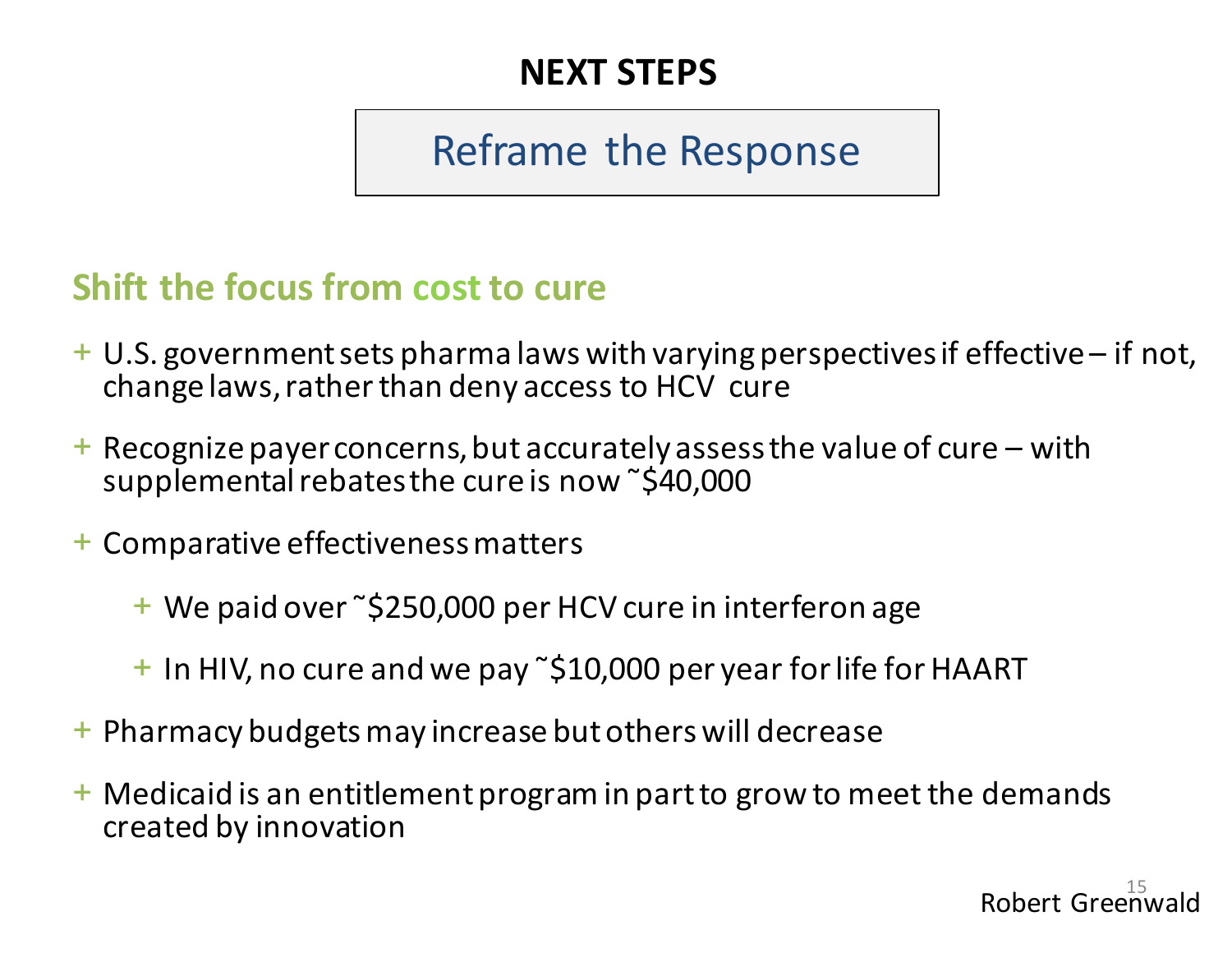Respond to HCV Treatment Advances From a Public Health Perspective

#### **HCV must be addressed as a serious public health issue**

- + Screening and treatment have significant individual and public health benefits
- + Baby boomer generation is not the end of the epidemic, with increasing evidence of growing incidence in young people
- + Other serious diseases are not similarly treated (i.e., requiring disease progression or sobriety) and this undermines the public health response
- + Insurers should adopt, not ignore, lessons learned from HIV treatment guidelines, where early and unrestricted access is the rule

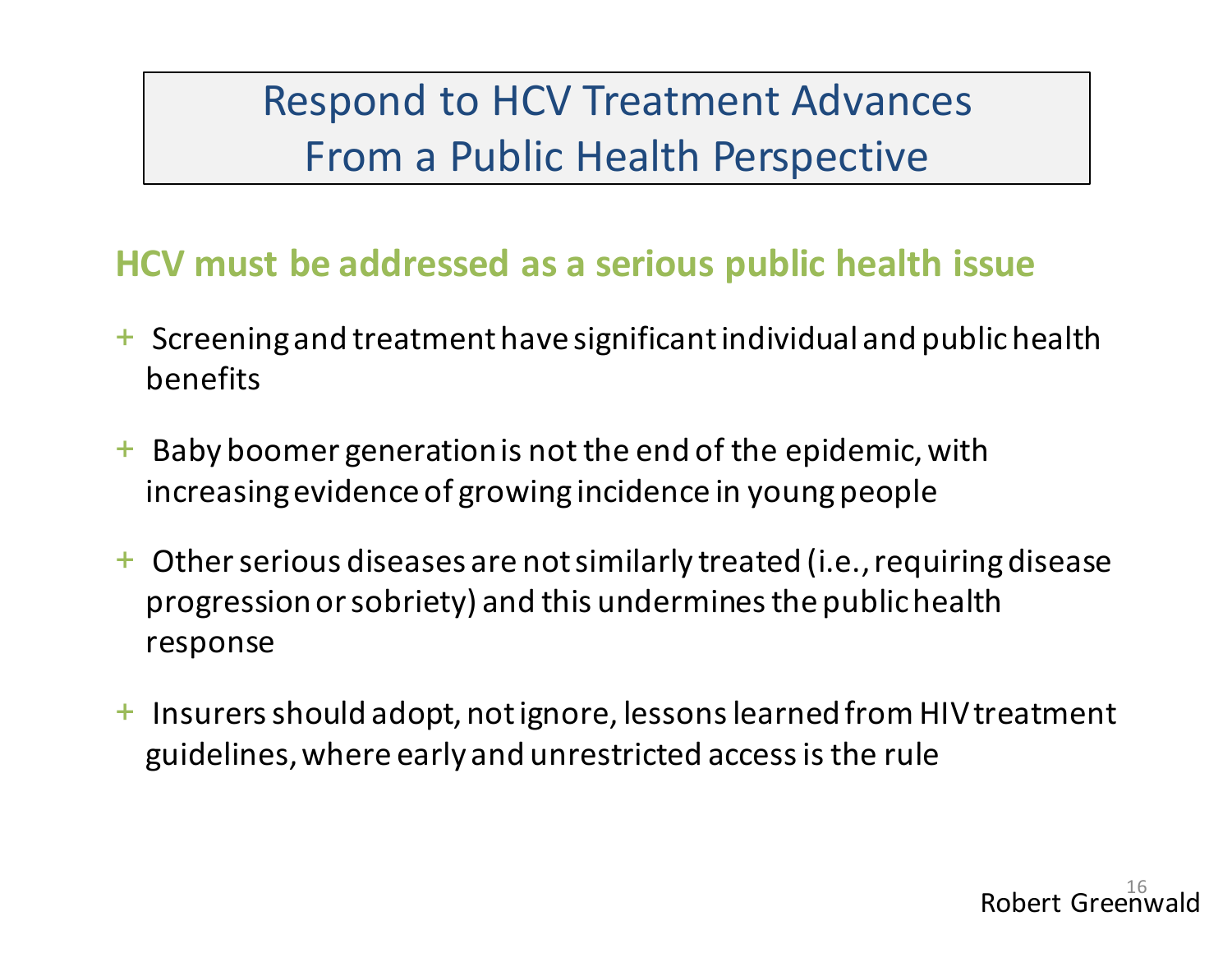## Follow Medicaid and ACA Law

#### **Both public and private health insurance laws preclude restrictive, unfair and discriminatory HCV treatment access practices**

- Under the Medicaid Act all prescription drugs of a manufacturer who enters into rebate agreements must be covered, with only exceptions allowed for safety and clinical effectiveness
- While states have more discretion under prior authorization, even here courts have supported challenges when access is severely curtailed or final authority to provide drugs does not rest with the prescribing health care providers
- Under Massachusetts law, as well as in other states, state medical necessity laws require even fewer restrictions on access to effective, life-saving medications
- Under the ACA differential treatment of HCV rises to the level of a discriminatory insurance practice

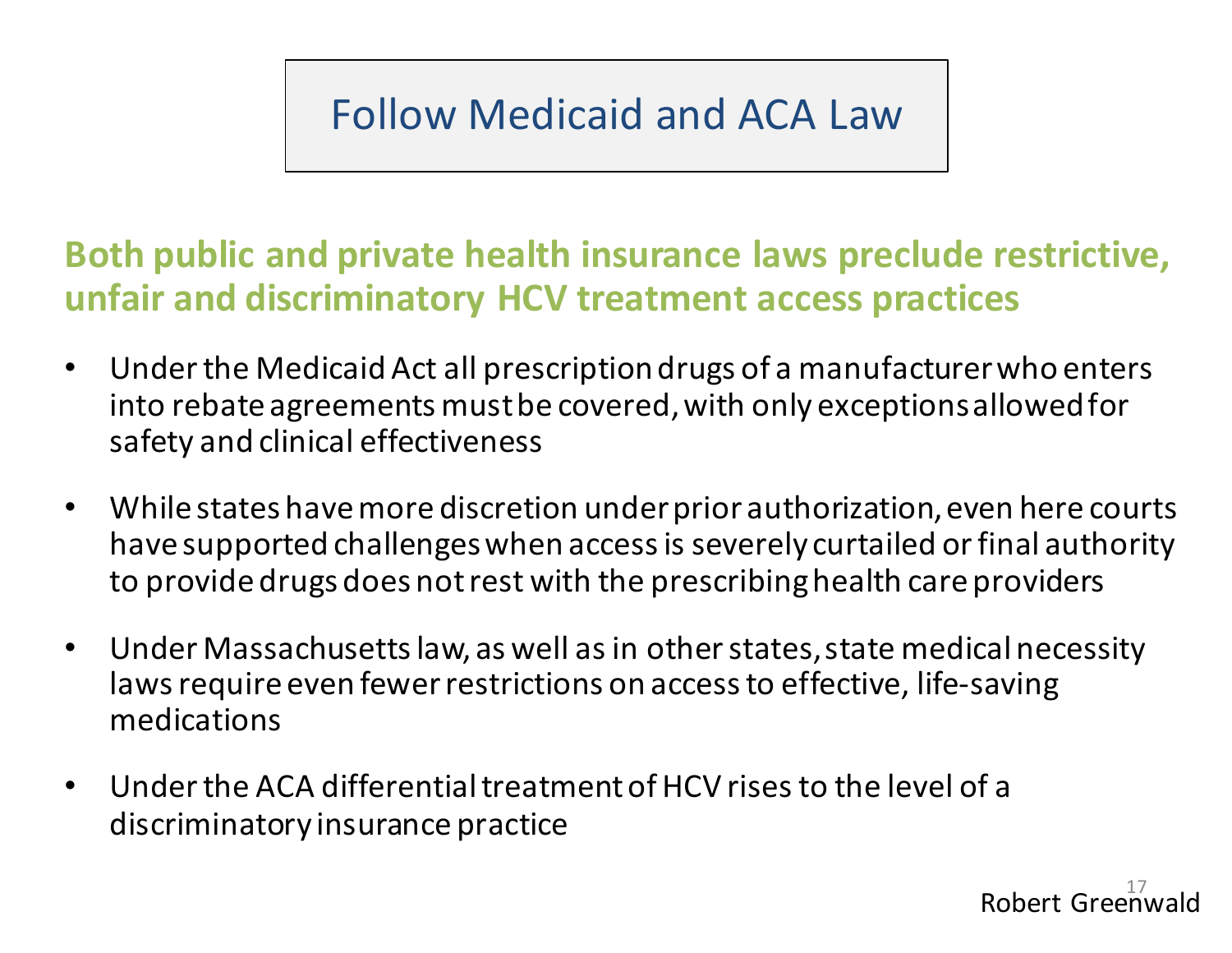# Payer Decisions to Limit Access to HCV Treatment

- Medical need restrictions
- Insurance restrictions
- Prescriber restrictions
- Specialty pharmacy restrictions
- Insurance termination / switch during treatment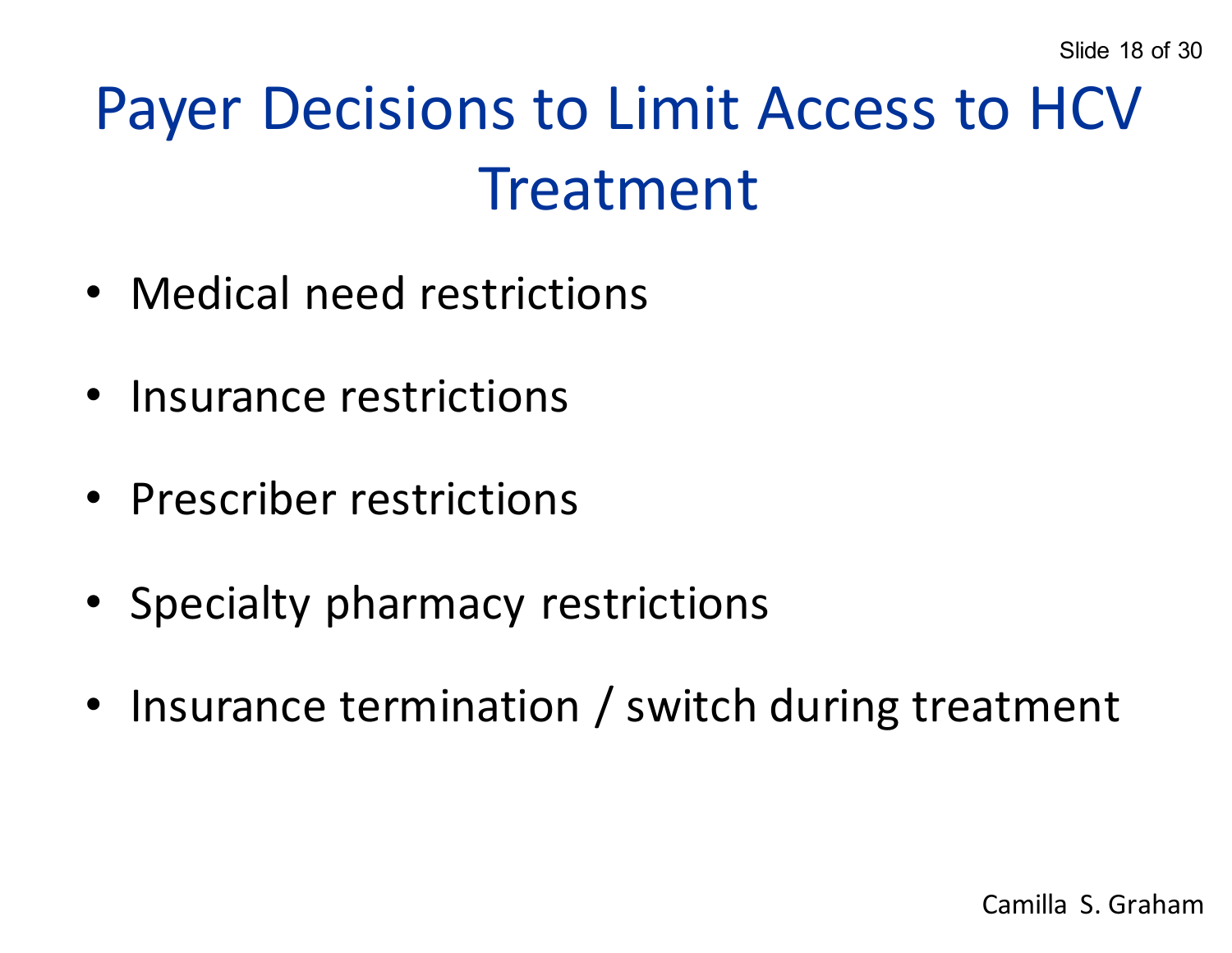## Response to Restricting Treatment to F3/F4

- Cannot require liver biopsy (may be highest risk of death in HCV care with all-oral regimens)
- Since no test can perfectly distinguish F2 from F3 or F3 from F4, limiting access to F3/F4 really means directing treatment to cirrhotic patients
- If we wait until advanced fibrosis, need to do lifelong screening for HCC every six months even if cured (expense, logistics, patient anxiety)
- Prioritization of F2-F4 unless other compelling urgency may align with provider capacity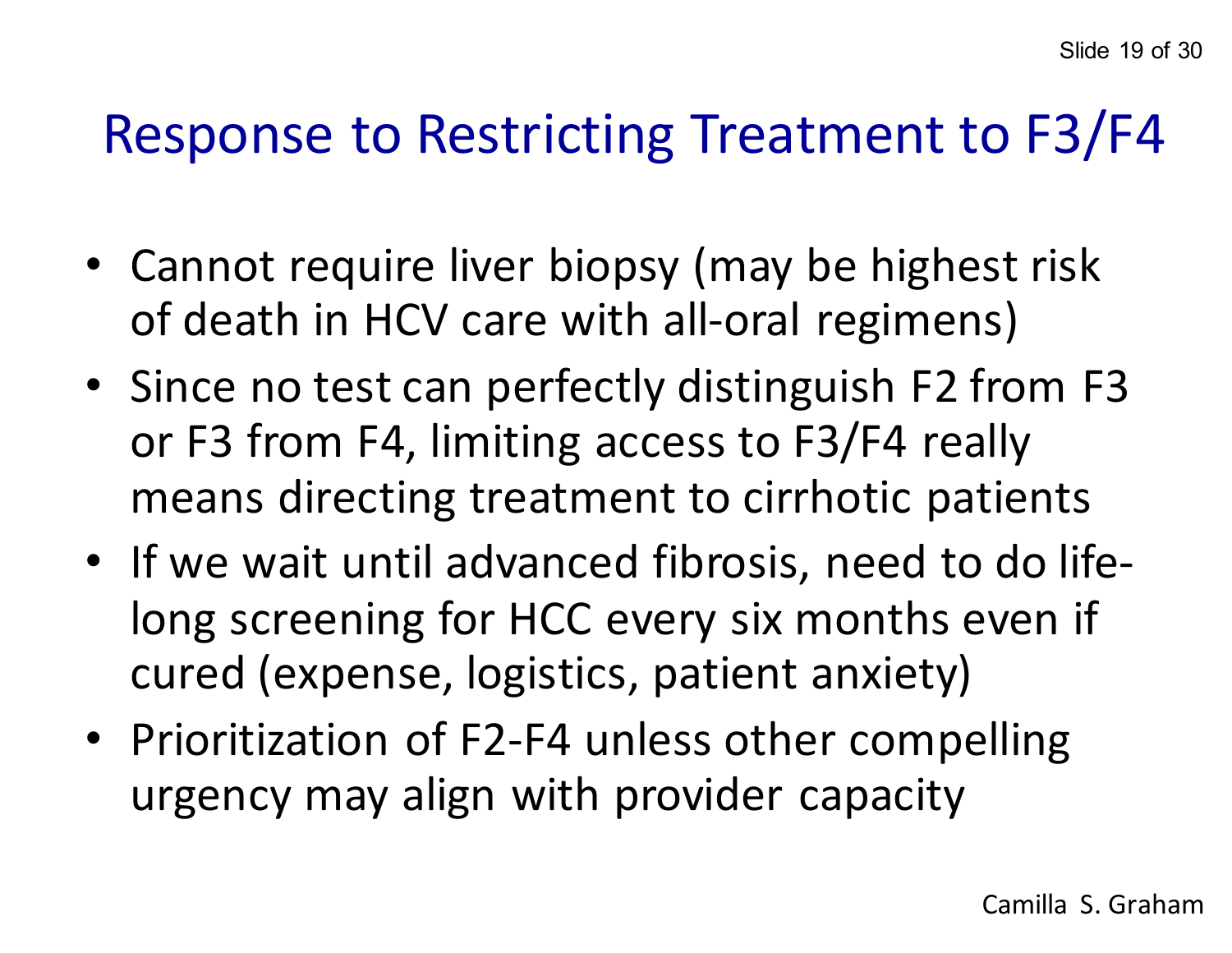# Restrictions Based on Current or History of Substance Use

- Prescriber assessment and documentation
	- 3 to 12 months sobriety/abstinence from EtOH/drug use
	- Completion or enrollment in a treatment center
	- May require drug testing results
- Participate in counseling services
- Engage in care with an addiction specialist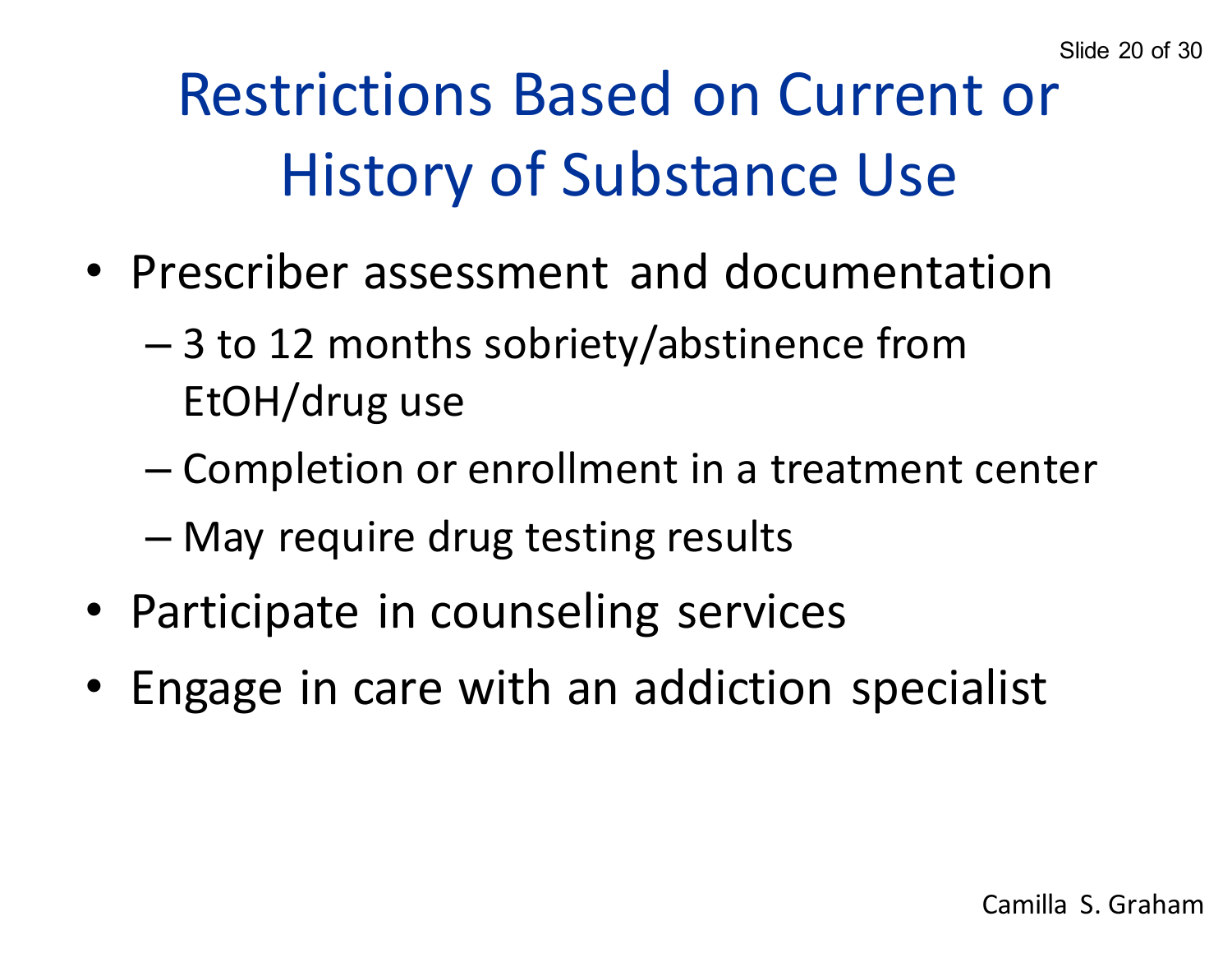## **Compare: Department of Veterans Affairs (VA) Guidelines for PWID**

"There are no published data supporting a minimum length of abstinence as an inclusion criterion for HCV antiviral treatment. Patients with active substance- or alcohol-use disorders should be considered for therapy on a case-by-case basis and care should be coordinated with substanceuse treatment specialists."

• http://www.hepatitis.va.gov/provider/guidelines/ 2014hcv/special-groups.asp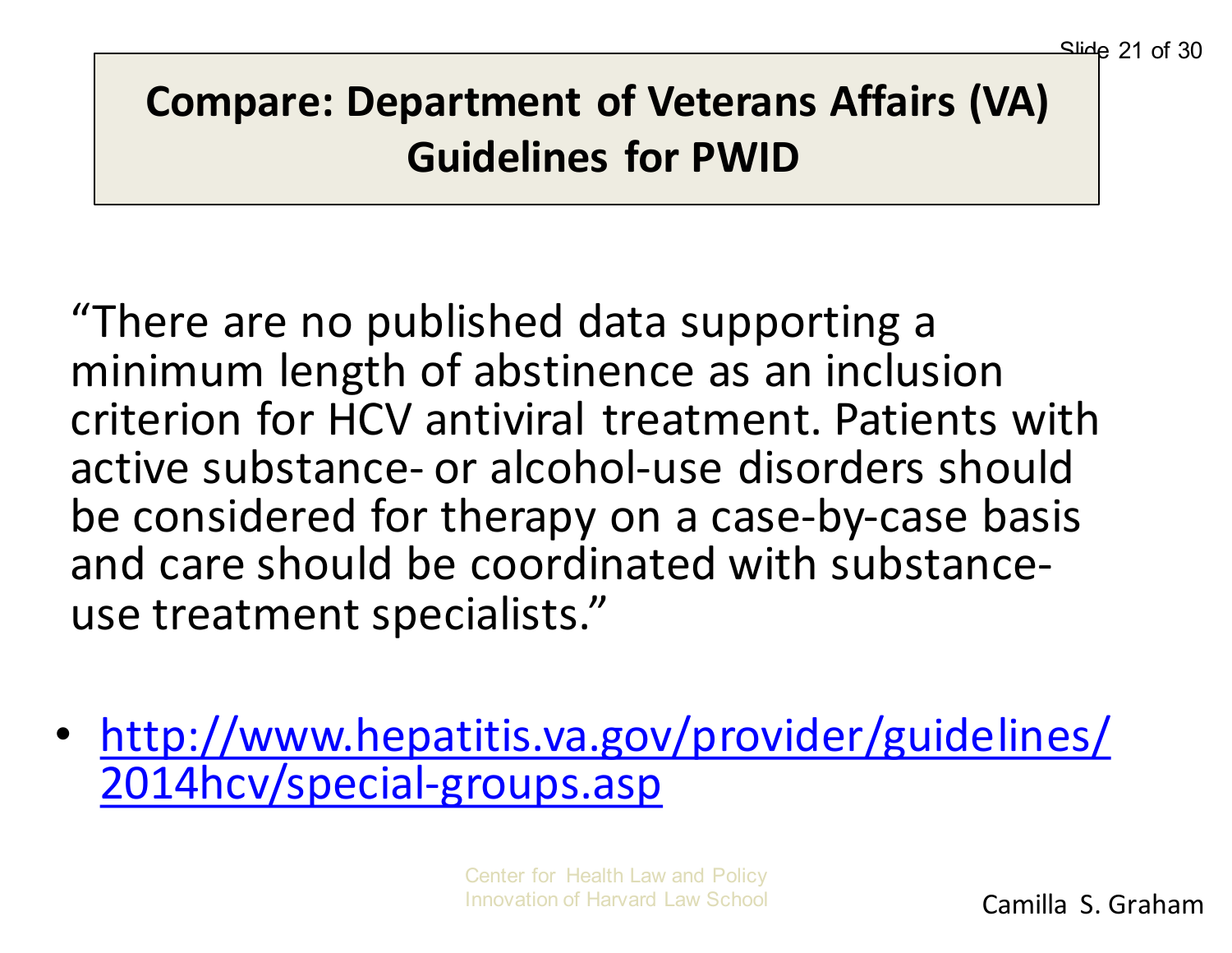# Discussing Substance Use Slide 22 of 30 Restrictions with Payers

- Address potential impact on adherence
	- Many people with substance use issues able to remain adherent
	- Data from peg-IFN/RBV treatment shows good adherence with adequate support
- Concern about reinfection
- Legal medical marijuana use
	- May improve adherence via management of side effects
- Most DAA clinical trials allow methadone +/-<br>buprenorphine not a concern with adherence
	- Need programs that integrate HCV treatment into opiate replacement centers
- Inability to study cure-as-prevention
- Ask: Would we limit treatment in someone with XX disease?

Camilla S. Graham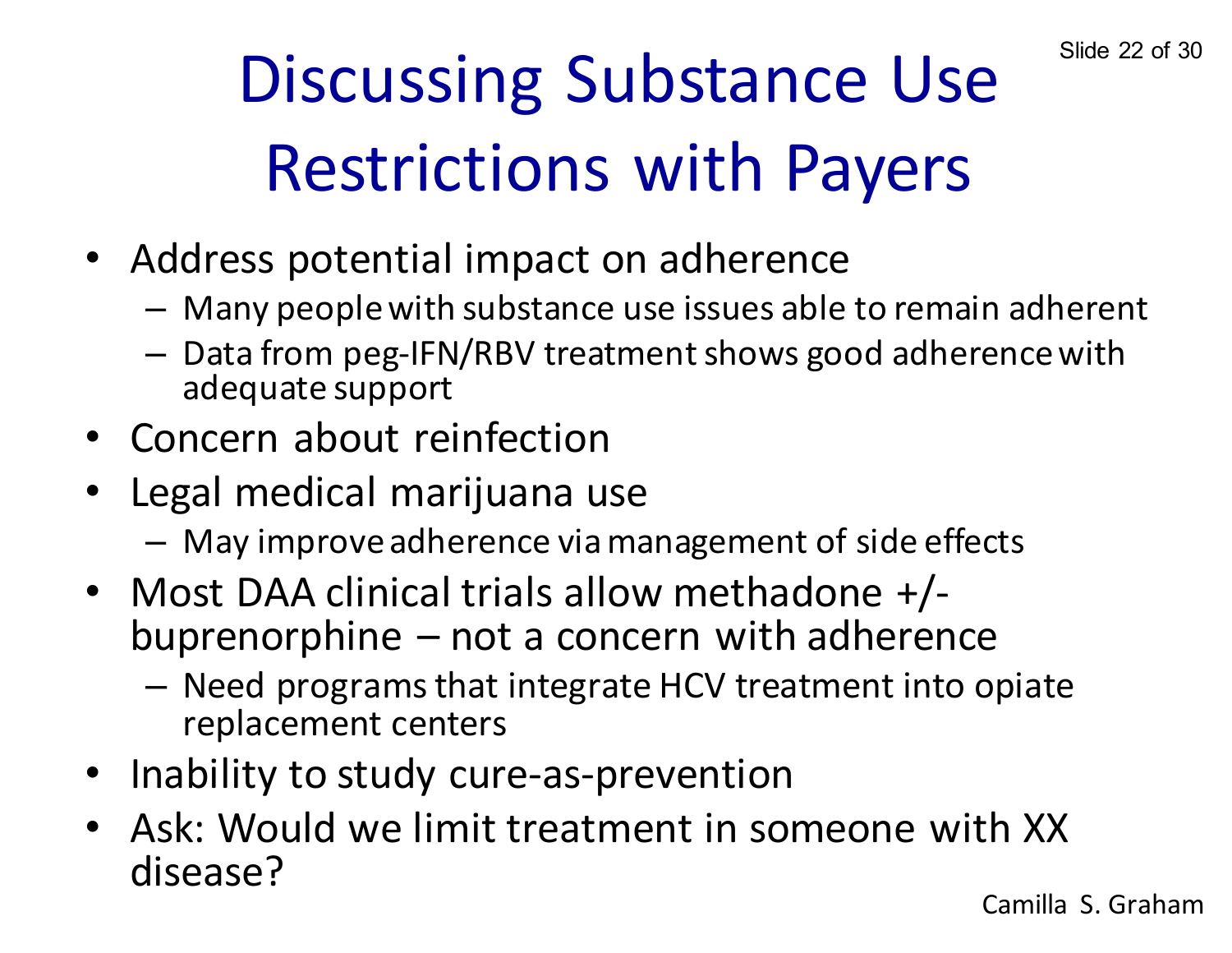# HCV Providers Collaborating with Payers

- Share your understanding and concern about the budget impact of HCV treatments
- Efficacy and safety will not be compromised (nonnegotiable)
- Express responsibility for our shared resources:
	- For reasonably equivalent treatment options, include cost as a factor
	- Optimize adherence and AE management
	- Prioritize reducing re-infection rates
	- Minimize other causes of liver damage like alcohol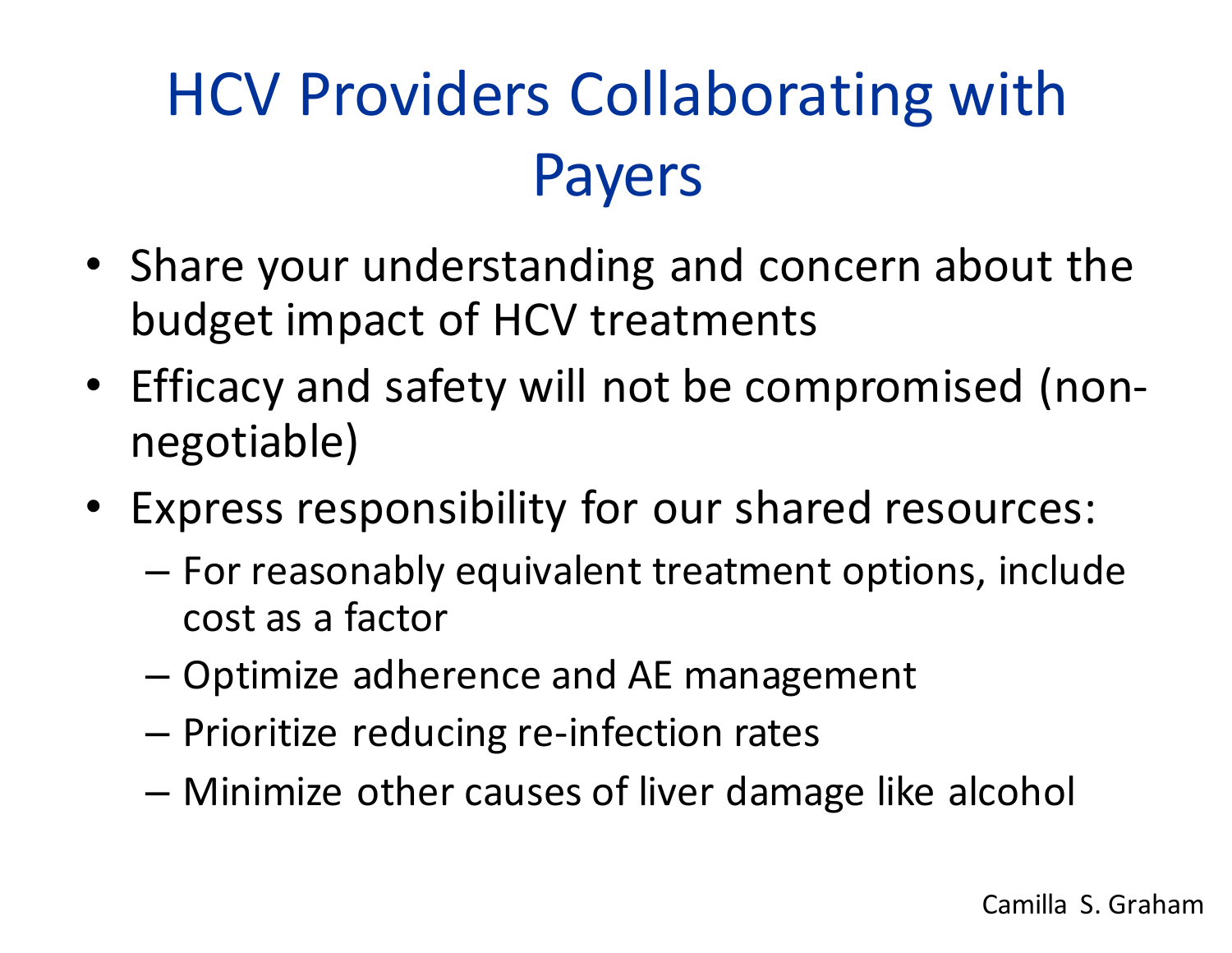### **Monthly Trends in Hepatitis C Utilization December 18, 2013 – February 28, 2015**

Month-by-month changes in total paid claims for Harvoni, Viekira Pak , Olysio and Sovaldi



Kimberly Lenz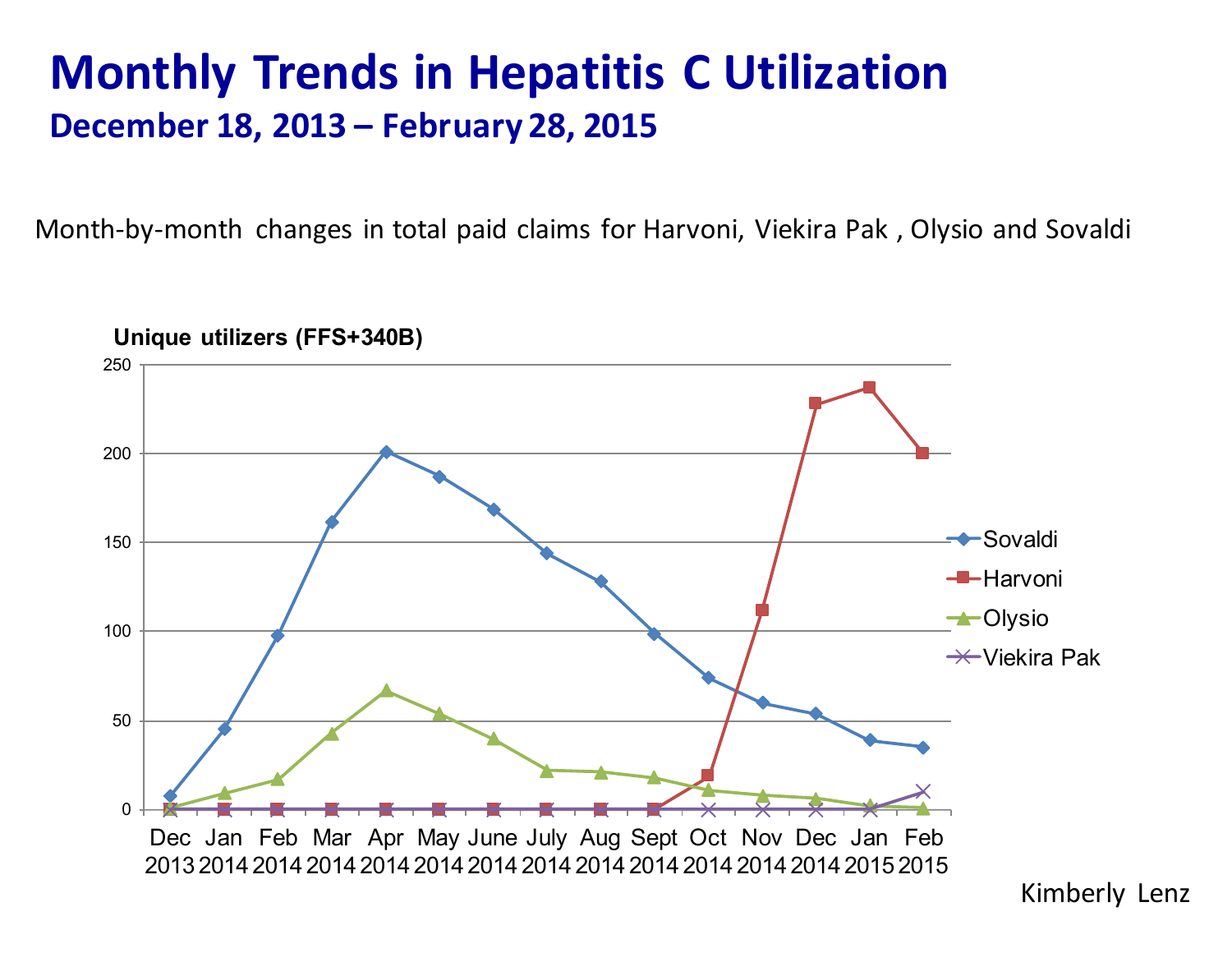## **Hepatitis C Adherence Program Overview & Monitoring Program**

- Discuss appropriate regimens offering greatest cure and lowest cost
- Refer members with prior or current substance use disorder to care management services
- Claims monitoring for approved members
- Contact prescriber when non-adherence suspected
	- Within 2 days of anticipated fill
- Obtain end viral load to determine cure rates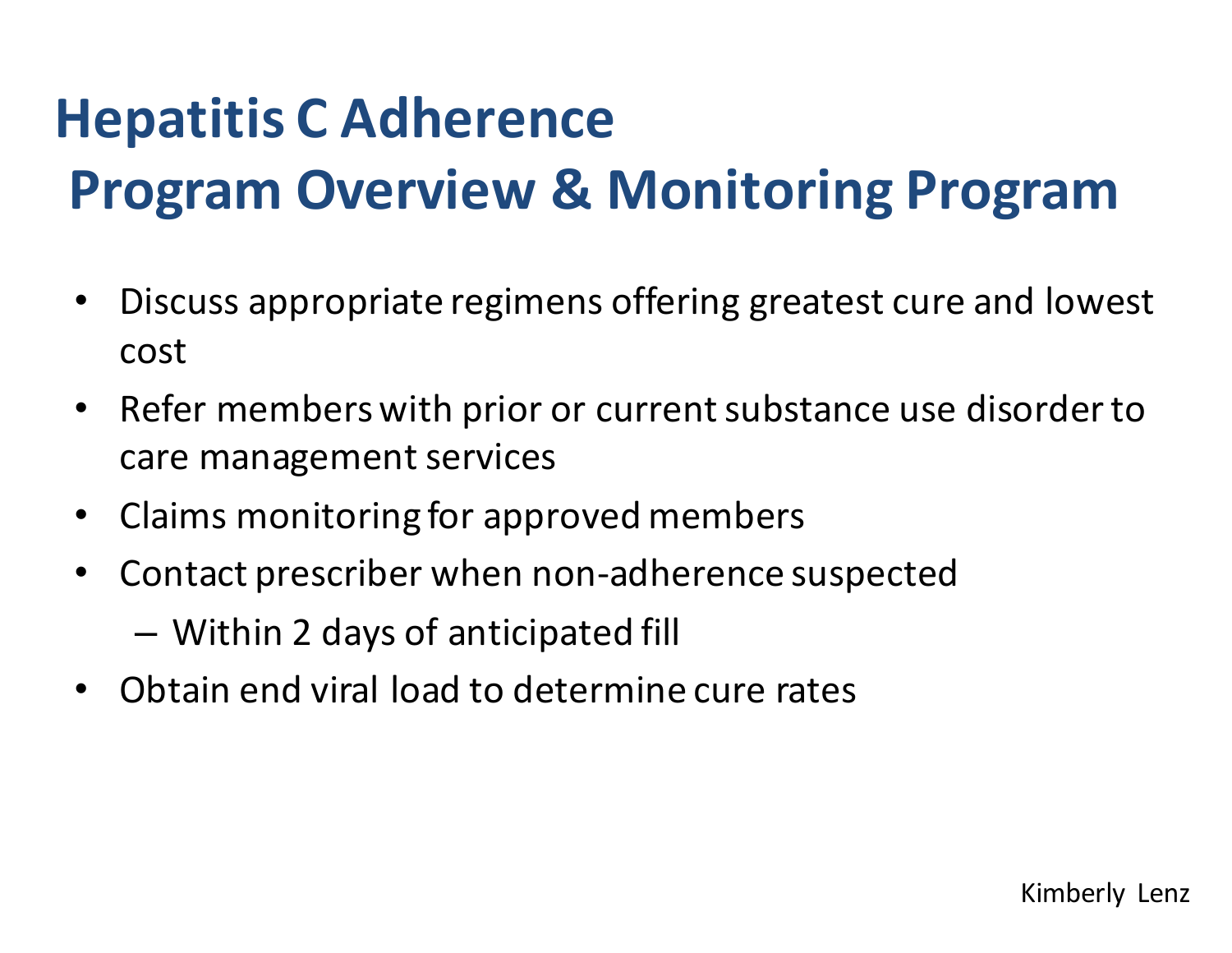## **Interventions Resulting in Regimen Change**

| <b>Requested</b><br><b>Regimen</b>           | <b>Recommended</b><br><b>Regimen</b> | $#$ of<br><b>Members</b> | <b>Additional Cost or</b><br><b>Cost-Avoidance</b> |  |
|----------------------------------------------|--------------------------------------|--------------------------|----------------------------------------------------|--|
| <b>HCV Genotype 1 Infection PA Approvals</b> |                                      |                          |                                                    |  |
| LDV/SOF x 12 weeks                           | LDV/SOF x 24 weeks                   | 6                        | <b>Additional cost</b>                             |  |
| LDV/SOF x 8 weeks                            | LDV/SOF x 12 weeks                   | $\overline{7}$           | <b>Additional cost</b>                             |  |
| LDV/SOF x 12 weeks                           | LDV/SOF x 8 weeks                    | 48                       | Cost-avoidance                                     |  |
| LDV/SOF x 24 weeks                           | LDV/SOF x 12 weeks                   | 8                        | Cost-avoidance                                     |  |
| LDV/SOF x 24 weeks                           | LDV/SOF + RBV x 12 weeks             | $\overline{7}$           | Cost-avoidance                                     |  |
| LDV/SOF x 24 weeks                           | LDV/SOF x 8 weeks                    | 1                        | Cost-avoidance                                     |  |
| SOF+SMV x 12 weeks                           | LDV/SOF x 12 weeks                   | 5                        | Cost-avoidance                                     |  |
| SOF+SMV x 12 weeks                           | LDV/SOF x 8 weeks                    | 3                        | Cost-avoidance                                     |  |
| SOF+SMV x 24 weeks                           | LDV/SOF + RBV x 12 weeks             | 1                        | Cost-avoidance                                     |  |
| SOF+PEG/RBV x 12<br>weeks                    | LDV/SOF x 12 weeks                   | 1                        | Cost-avoidance                                     |  |
| <b>HCV Genotype 3 Infection PA Approvals</b> |                                      |                          |                                                    |  |
| SOF+RBV x 24 weeks                           | LDV/SOF + RBV x 12 weeks             | $\overline{4}$           | Cost-avoidance                                     |  |
| <b>HCV Genotype 4 Infection PA Approvals</b> |                                      |                          |                                                    |  |
| LDV/SOF x 24 weeks                           | LDV/SOF x 12 weeks                   | 1                        | Cost-avoidance                                     |  |
| <b>Projected cost-avoidance</b>              |                                      | 84                       | \$3,573,316                                        |  |

Kimberly Lenz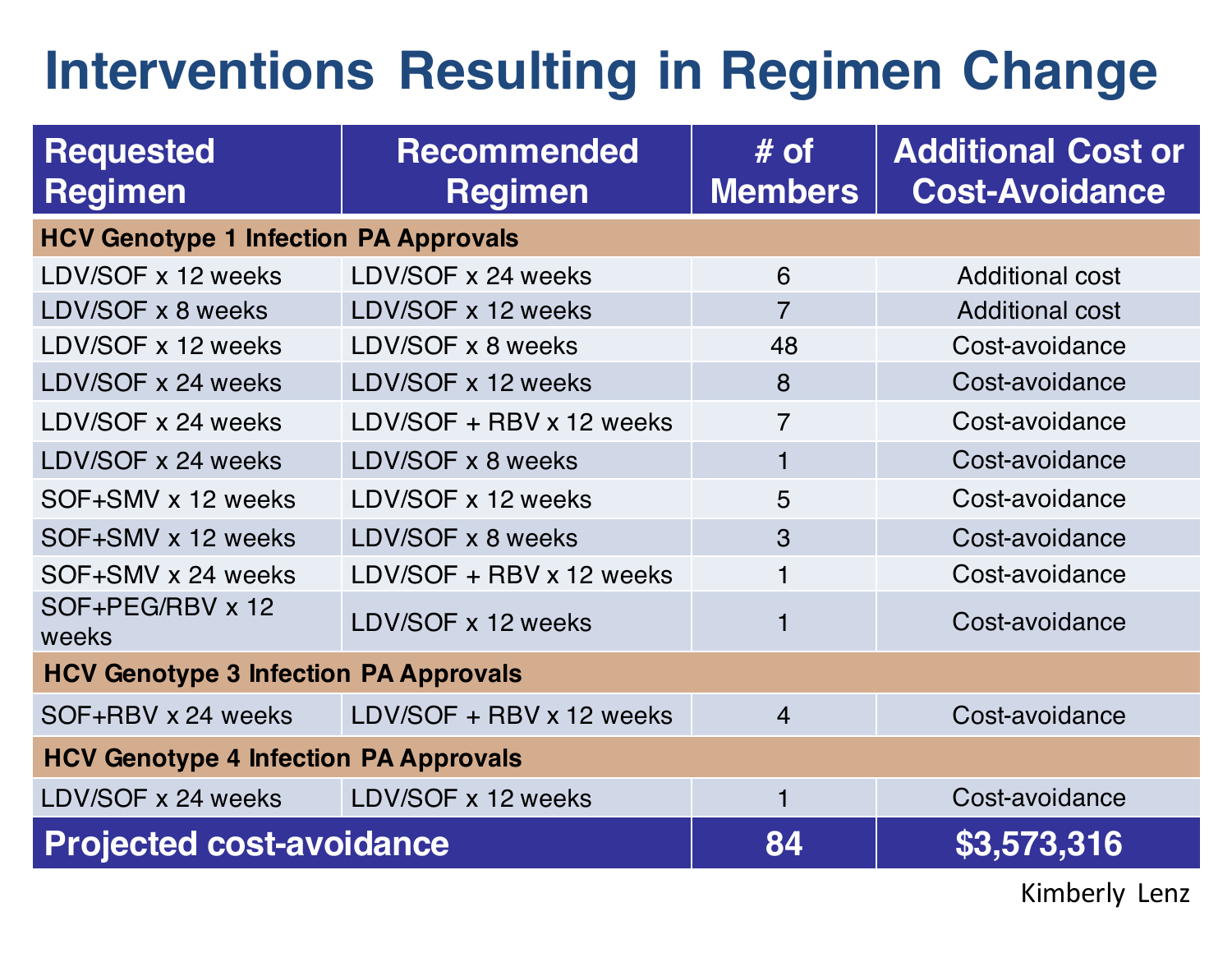### **Overview of Approved Requests by Genotype December 18, 2013 – March 27, 2015**

| Genotype                     | <b>Regimen</b>                  | <b>Approved Requests</b> |
|------------------------------|---------------------------------|--------------------------|
|                              | SOF + PEG/RBV x 12 wks          | 118                      |
|                              | SOF/RBV x 24 wks                | 32                       |
|                              | $SOF/SMV \pm RBV \times 12$ wks | 141                      |
|                              | $SOF + DCV \times 24$ wks       | $\overline{2}$           |
| (752 Members)<br>$\sim 70\%$ | LDV/SOF $\pm$ RBV x 8 wks       | 159                      |
|                              | LDV/SOF x 12 wks                | 263                      |
|                              | LDV/SOF + RBV x12 weeks         | 43                       |
|                              | LDV/SOF $\times$ 24 wks         | 30                       |
|                              | LDV/SOF + RBV x 24 wks          | $\overline{4}$           |
|                              | $AOD \pm RBV$ x12 wks           | 5                        |
| 1 & 2                        | $SOF/SMV + RBV \times 12$ wks   |                          |
| (6 Members)<br>$\sim 0.55\%$ | LDV/SOF $\pm$ RBV x 12 wks      | 6                        |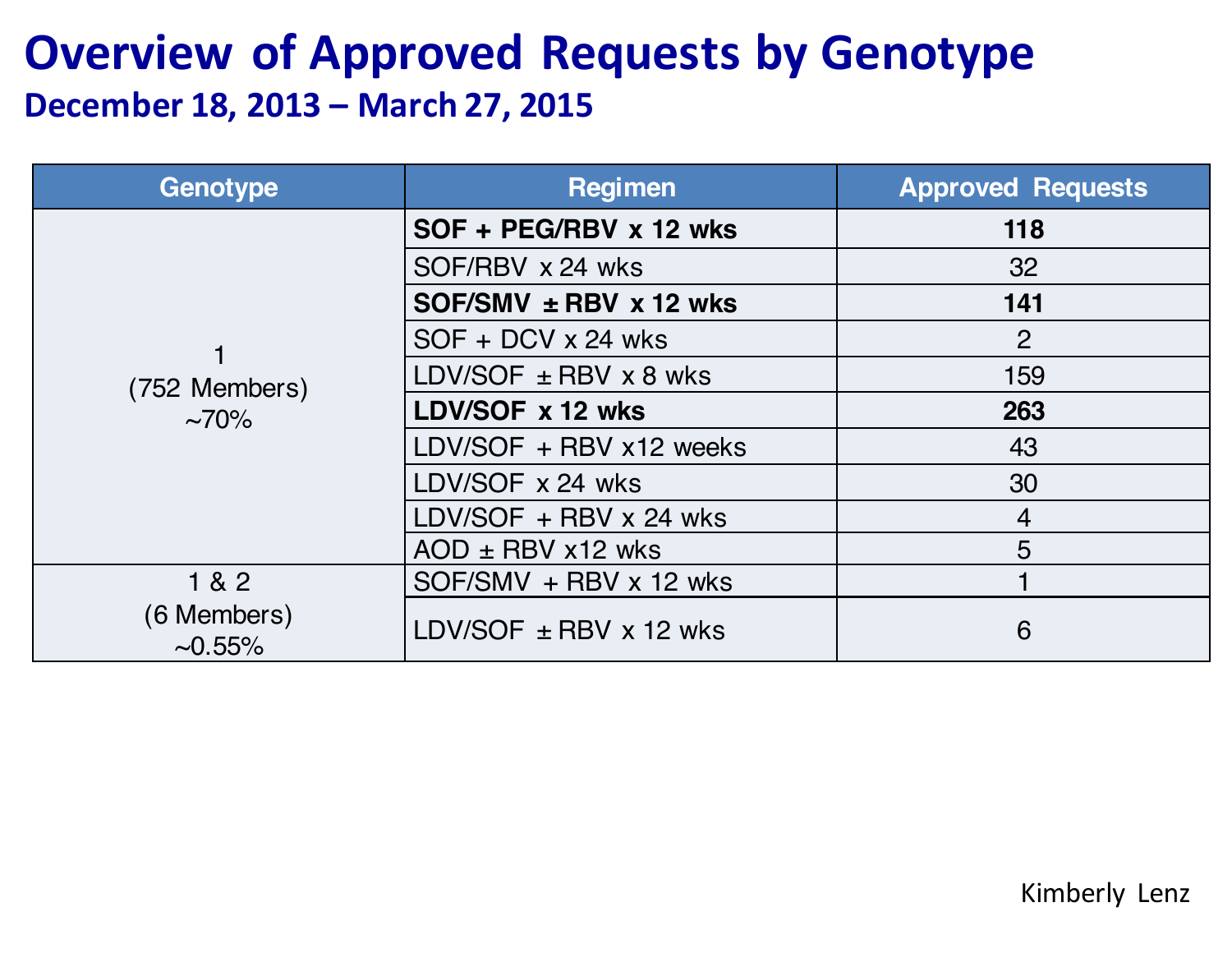#### **Overview of Approved Requests by Genotype (cont'd) December 18, 2013 – March 27, 2015**

| Genotype                          | <b>Regimen</b>            | <b>Approved Requests</b> |
|-----------------------------------|---------------------------|--------------------------|
| $\overline{2}$                    | SOF/RBV x 12 wks          | 155                      |
| (150 Members)                     | SOF/RBV x 16 wks          |                          |
| $~14\%$                           | LDV/SOF x 12 wks          | 2                        |
|                                   | SOF/RBV x 24 wks          | 111                      |
| 3                                 | SOF/RBV x 16 wks          |                          |
| (127 Members)                     | SOF + PEG/RBV x 12 wks    | 12                       |
| $~11.8\%$                         | SOF+DCV x 24 wks          |                          |
|                                   | LDV/SOF + RBV x 12 wks    |                          |
| 4<br>(33 Members)<br>$\sim 3\%$   | SOF + PEG/RBV x 12 wks    | 13                       |
|                                   | $SOF + RBV \times 24$ wks |                          |
|                                   | LDV/SOF x 12 wks          | 10                       |
|                                   | $AOD + RBV x12 wks$       | 6                        |
| 6<br>(7 Members)<br>$\sim 0.65\%$ | SOF + PEG/RBV x 12 wks    | 4                        |
|                                   | $SOF + RBV \times 24$ wks | 7                        |
| <b>Total</b>                      |                           | 1,141                    |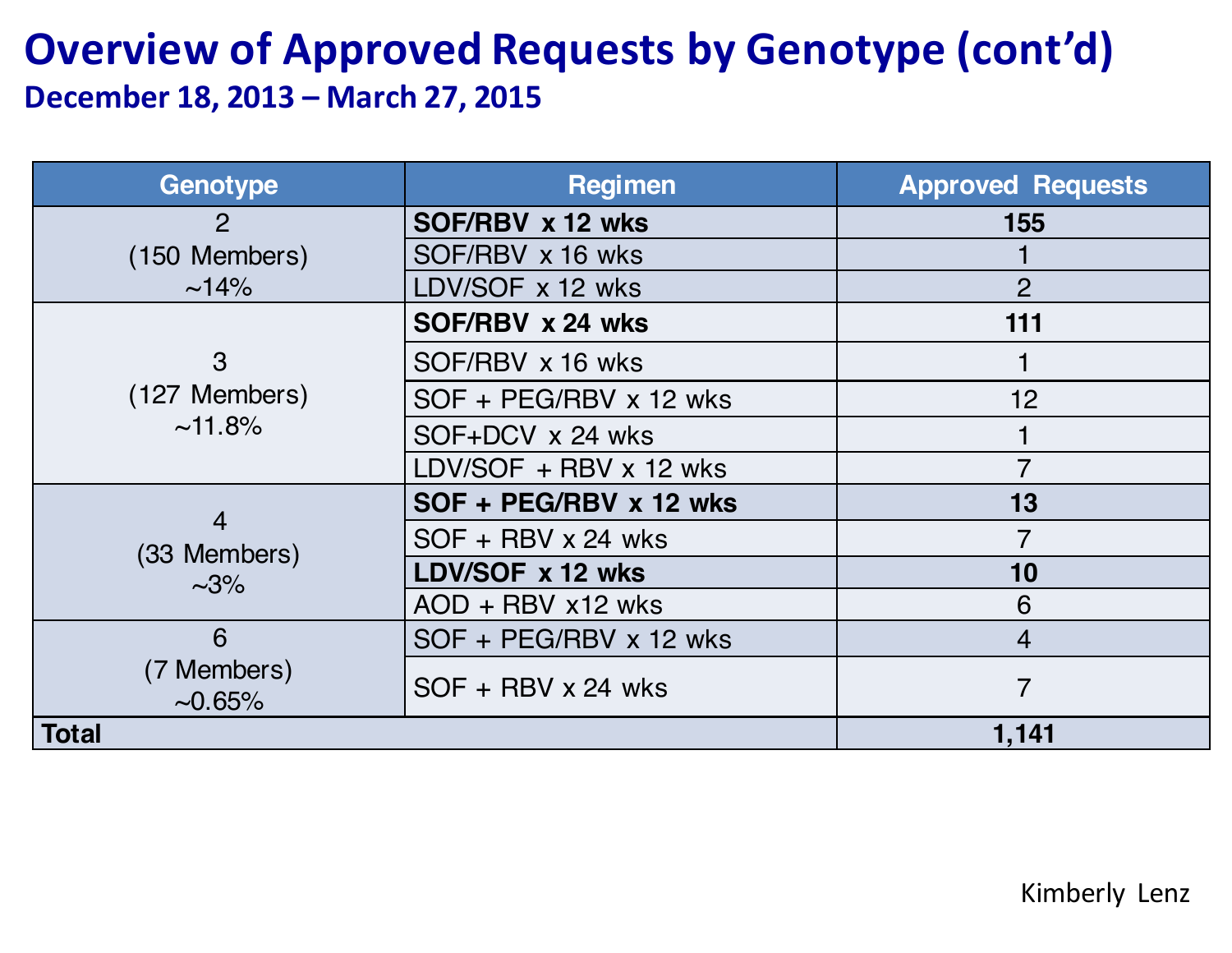## **Overview of Approved Requests by Liver Disease Staging**

| December 18, 2013 – March 27, 2015 |  |
|------------------------------------|--|
|------------------------------------|--|

| <b>Staging Category</b> | <b>Number of Requests</b><br><b>Approved</b> | <b>Number of Members</b><br><b>Approved</b> |     |
|-------------------------|----------------------------------------------|---------------------------------------------|-----|
| $F0-F2$                 | 415                                          | 404 (37.6%)                                 |     |
| F <sub>3</sub>          | 109                                          | 106 (9.8%)                                  |     |
| F4 compensated          | 475                                          | (41%<br>441                                 | 55% |
| F4 decompensated        | 51                                           | (4% )<br>44                                 |     |
| <b>Unknown</b>          | 33                                           | $33(3.1\%)$                                 |     |
| Unknown (non-cirrhotic) | 58                                           | 57(5.3%)                                    |     |
| Total                   | 1,141                                        | 1,075                                       |     |

A total of **1,141** requests were approved for **1,075** MassHealth members.

Based on the current data documented, **55%** of members have advanced fibrosis (F3-F4), **37.6%** of members are staged as F0-F2, **5.3%** of members are staged as unknown (noncirrhotic) and **3.1%** of members are unknown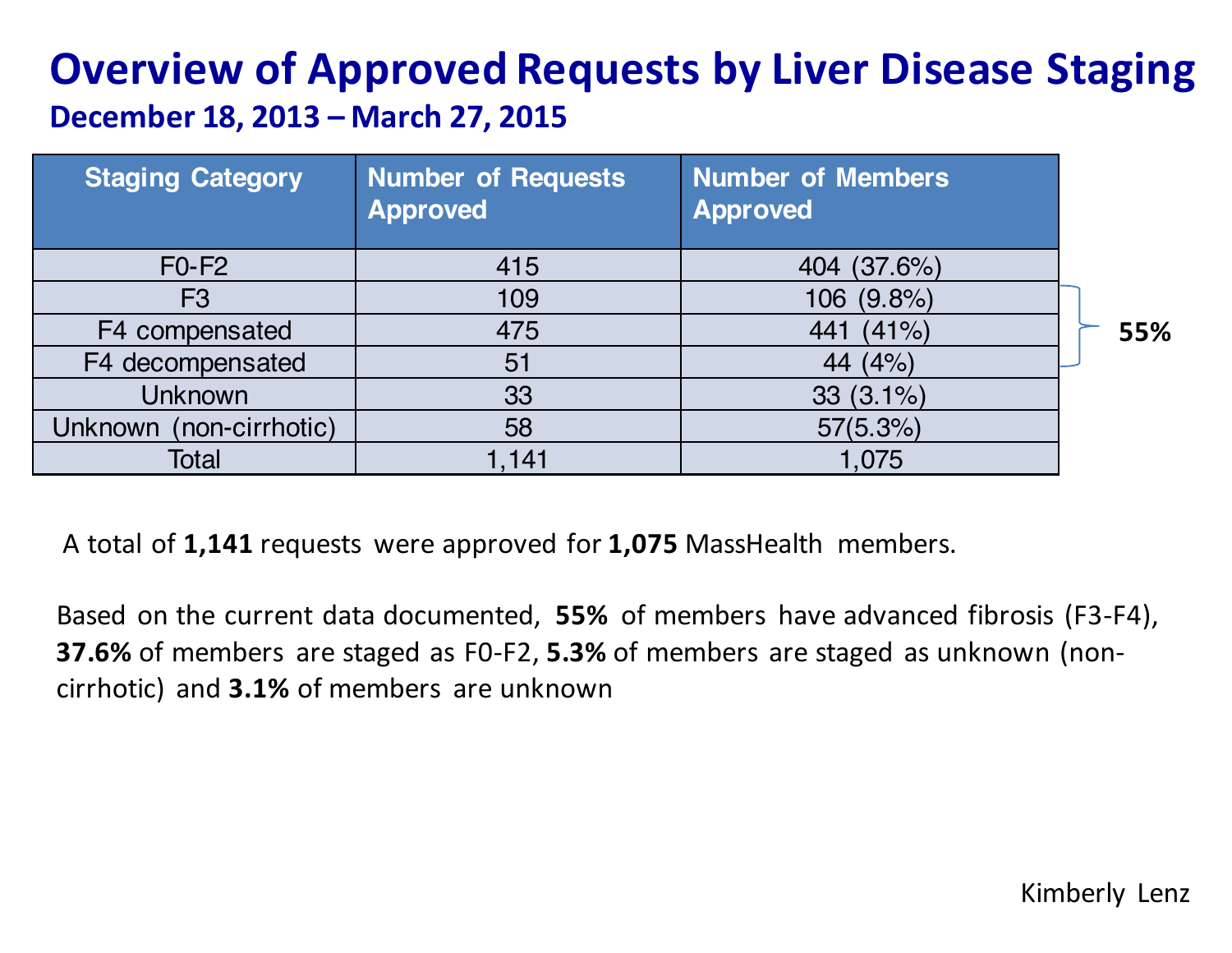### **Adherence Rates December 18, 2013 – March 27, 2015**

There were a total of **695** completions in treatment and **108** discontinuations in treatment

Based on the current data documented, the adherence rate† is **86.6%**

† Note: the adherence rate calculation only includes members who have started treatment and discontinued (does not include members who did not start treatment, or members who have transitioned to another insurance carrier)



Kimberly Lenz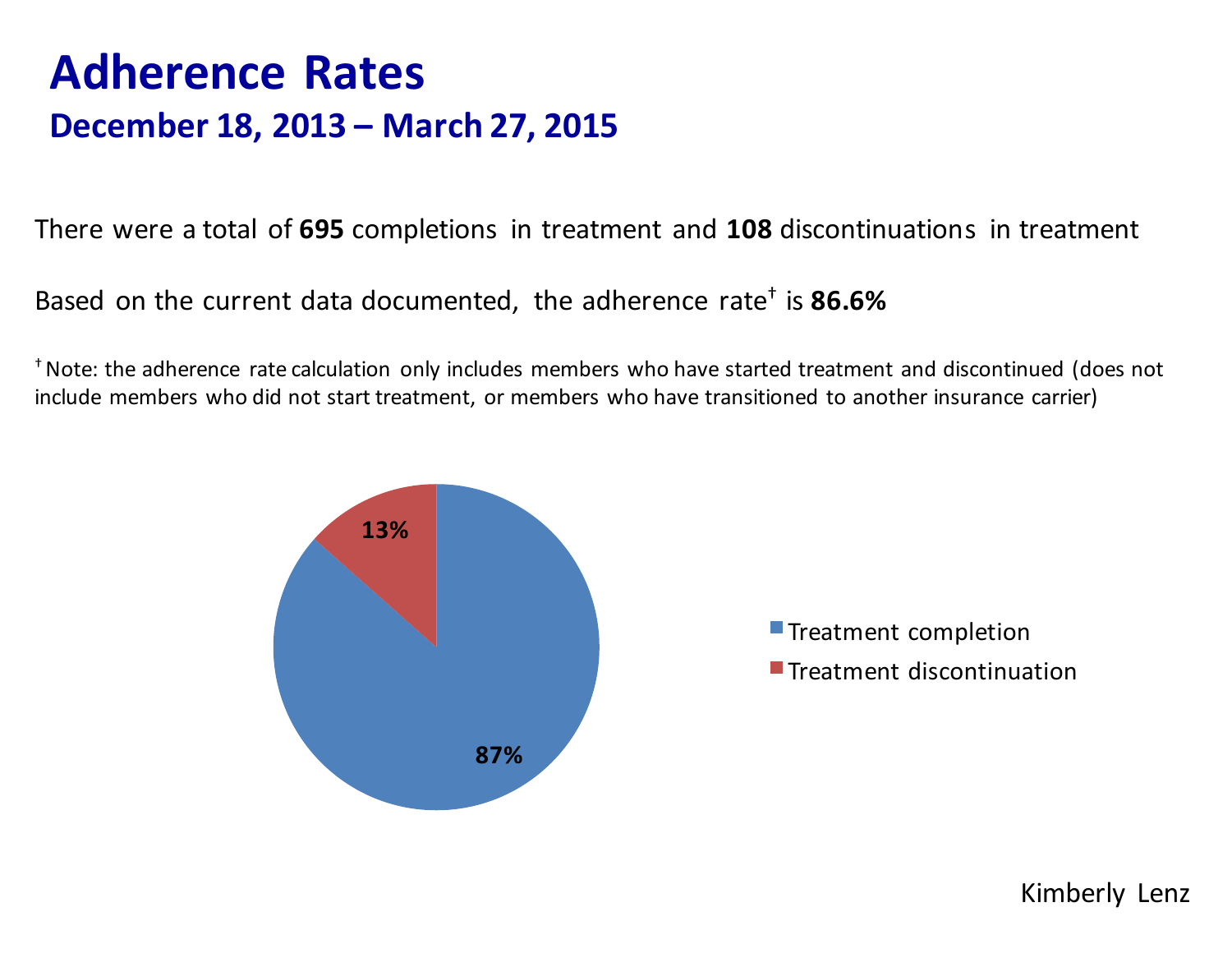## **Treatment Completion and Cure Rates**

#### **December 18, 2013 – March 27, 2015**

| Genotype      | <b>Completed therapy</b><br>based on pharmacy<br>claims data | Due for 12-week post-<br>therapy completion<br><b>viral load</b> | <b>SVR12</b>     | <b>Detectable</b><br><b>viral load</b><br>after<br>treatment |
|---------------|--------------------------------------------------------------|------------------------------------------------------------------|------------------|--------------------------------------------------------------|
|               | 440                                                          | 203                                                              | 128              | 19                                                           |
| 1 & 2         |                                                              |                                                                  |                  |                                                              |
| $\mathcal{P}$ | 103                                                          | 78                                                               | 32               | 15                                                           |
| 3             | 62                                                           | 42                                                               | 25               | 3                                                            |
| 4             | 15                                                           | 10                                                               | 3                | 3                                                            |
| 6             |                                                              |                                                                  |                  |                                                              |
| <b>Total</b>  | 628                                                          | 337                                                              | 190 <sup>1</sup> |                                                              |

**\*There is at least a 12-week lag in data collection**

†**9 additional members were undetectable within 7 days prior to viral load due date; therefore, included in cure rate calculation**

A total of **199 members** had an SVR12 within 7 days of viral load due date and **41 members**  had a detectable viral load after treatment

Based on the current data documented, the cure rate† is **82.3%** in members who have completed treatment

Kimberly Lenz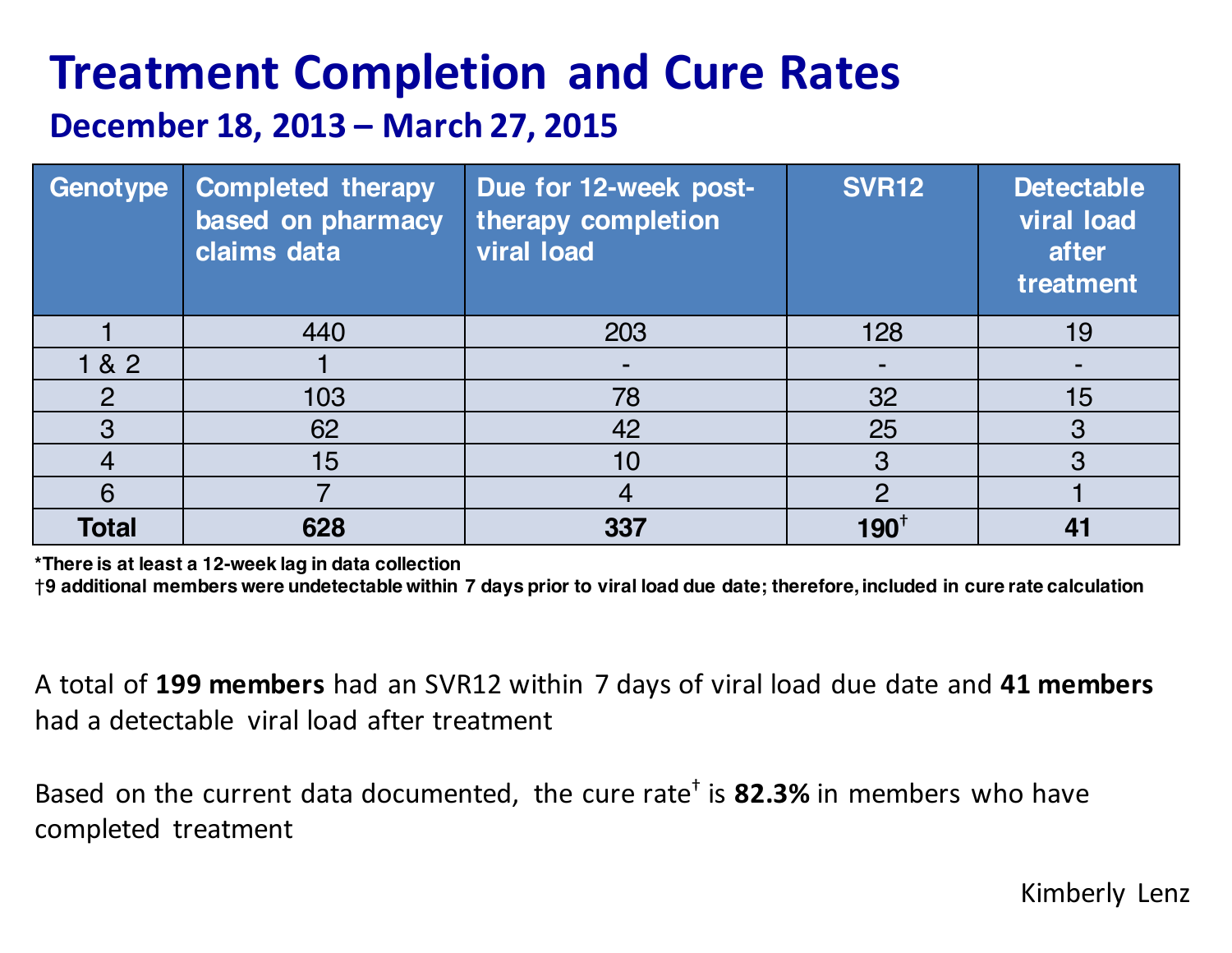# **Estimated Volume**

- 7,658 members with HCV
	- PCC members continuously enrolled 12/6/13- 7/30/14 with an ICD-9 code for HCV
- Currently 1,075 members approved for regimens
	- ~14% engaged in treatment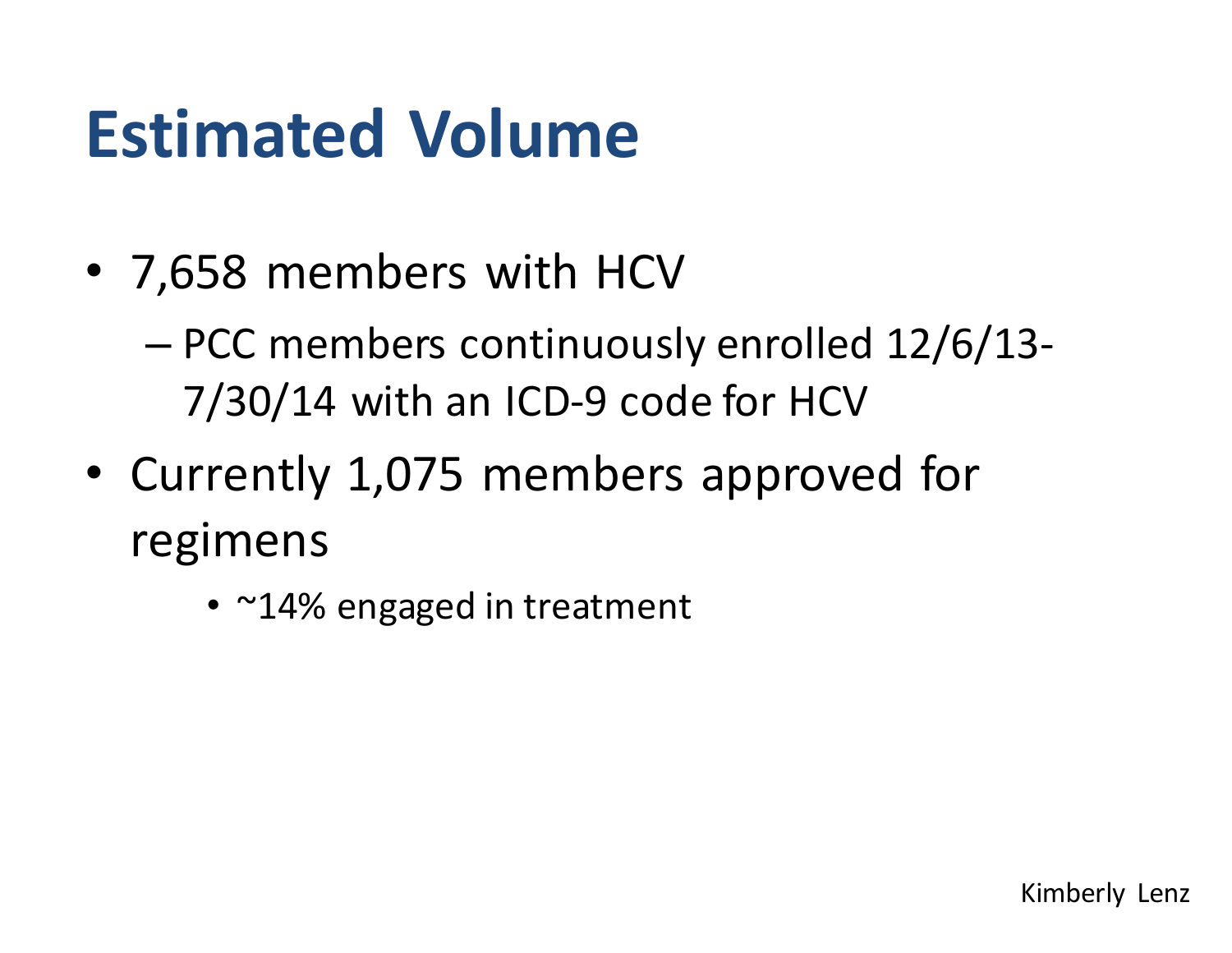# **Sampled Demographics**

- 379 members with prior authorization requests submitted
	- 90% approved
	- Requests for Men > Women
	- Twice as many requests for ages 50 years or older
	- Less substance use disorder members
	- Residence: housed > homeless